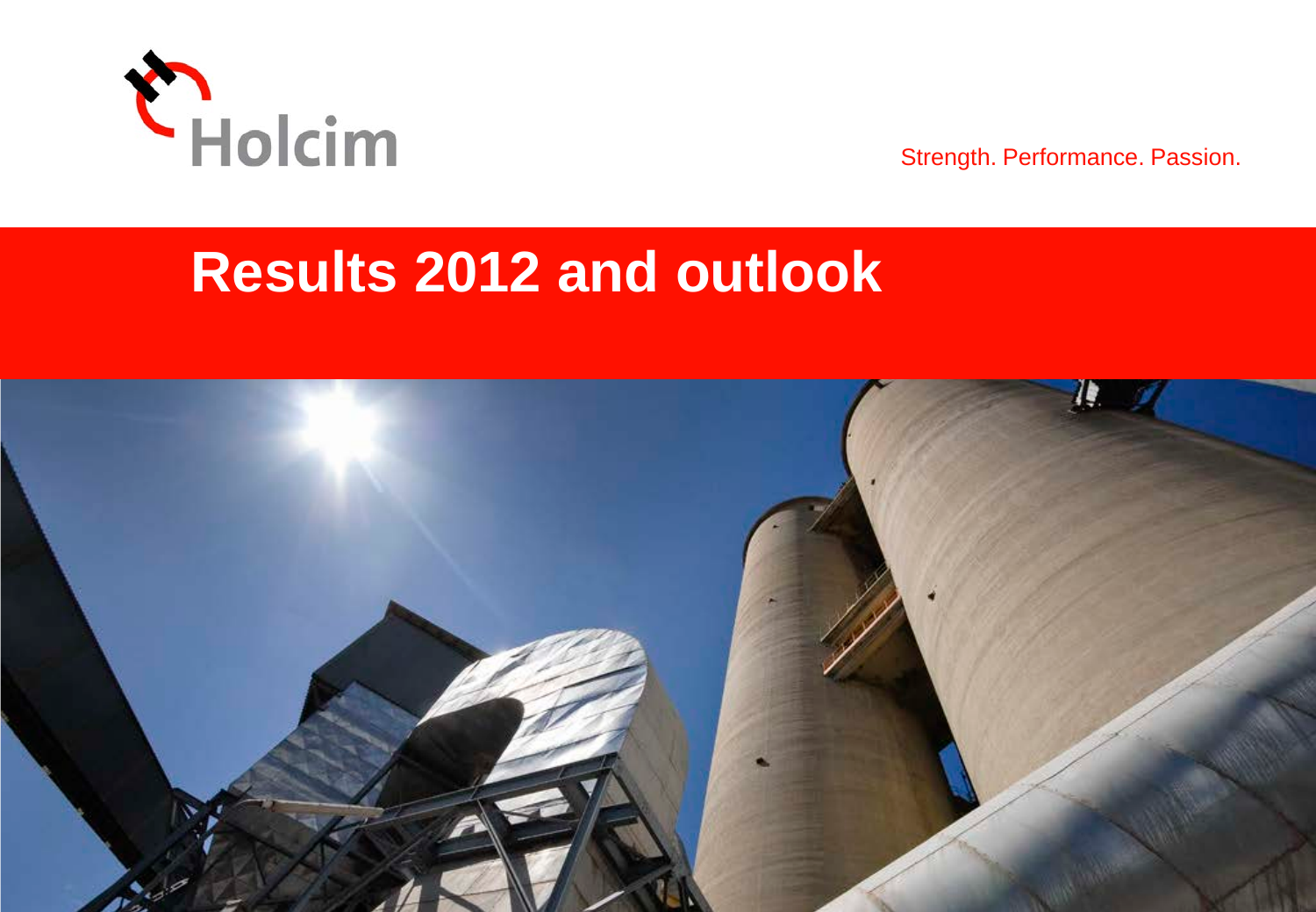### **Holcim at a glance**

- Higher consolidated cement sales despite lower demand in Europe
- Higher turnover, operating EBITDA and net income
- Price adjustments and Holcim Leadership Journey support result
- Increased payout per registered share, despite restructuring costs
- Significant net debt reduction of CHF 1.2 billion

| Group                                                 | 2012  | 2011  | $+/-\%$ | +/-% like-for-like |
|-------------------------------------------------------|-------|-------|---------|--------------------|
| Sales of cement in million t                          | 148.0 | 144.3 | 2.5     | 2.0                |
| Sales of aggregates in million t                      | 159.7 | 173.0 | $-7.7$  | $-8.5$             |
| Sales of ready-mix concrete in million m <sup>3</sup> | 46.9  | 48.4  | $-3.1$  | $-3.2$             |
| Operating EBITDA in million CHF                       | 3,984 | 3,958 | 0.7     | 0.9                |
| Operating EBITDA adjusted in million CHF              | 4,223 | 3,975 | 6.2     | 6.4                |
| Operating profit in million CHF                       | 1,816 | 1,933 | $-6.0$  | $-5.0$             |
| Operating profit adjusted in million CHF              | 2,552 | 2,308 | 10.6    | 11.4               |
| Net income in million CHF                             | 1,026 | 682   | 50.4    |                    |

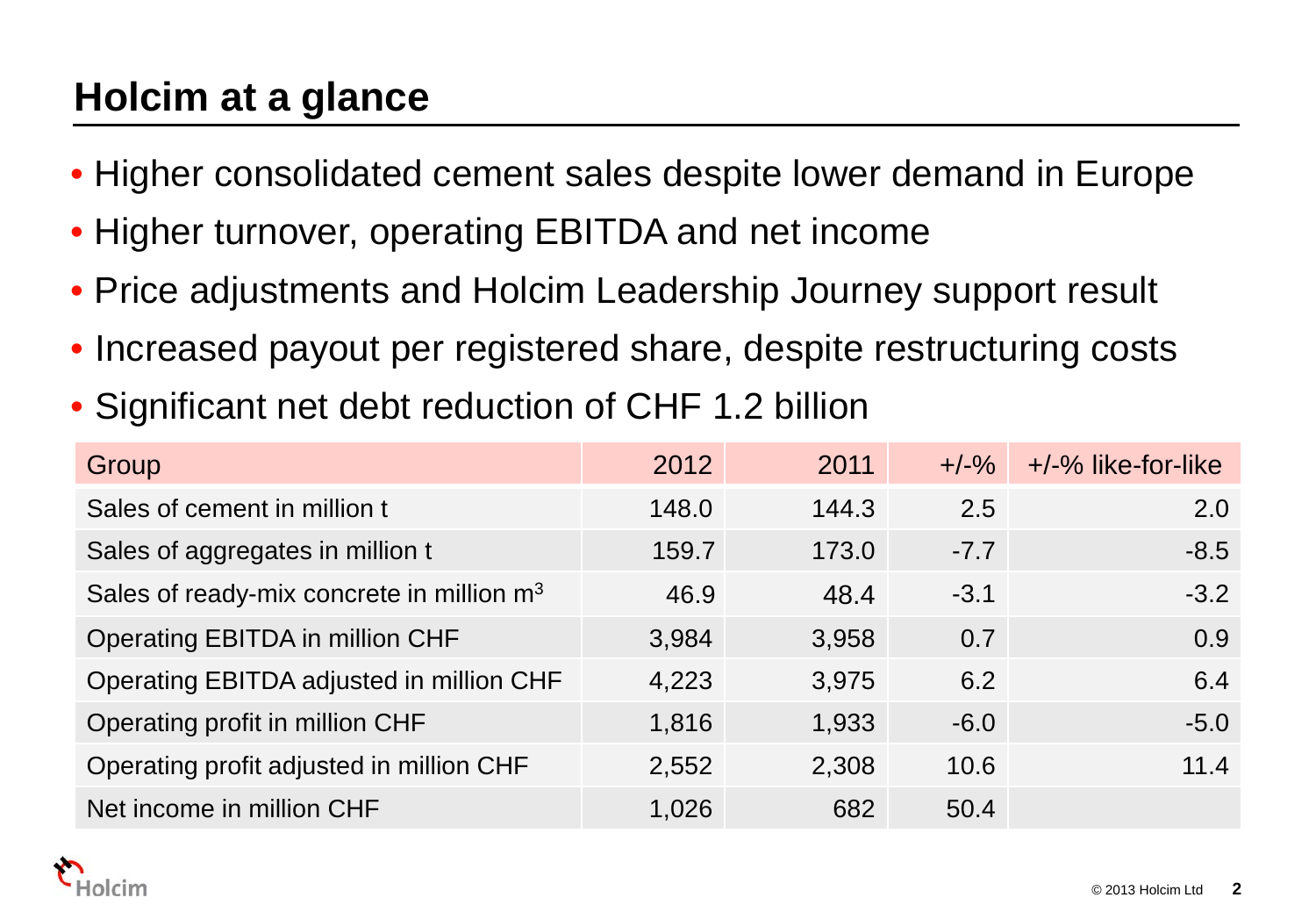### **Holcim Leadership Journey is on track**

- Further reduction of the lost time injury frequency rate
- Due to a greater differentiation in offerings, first successes in customer excellence
- For 2012, cost reductions are in the target range
- One-off cash costs to reach target exceed guidance, but accelerate the Holcim Leadership Journey

| Increase of operating profit in million CHF       | 2012<br>effective | 2012<br>planned | Total per year-end 2014 |
|---------------------------------------------------|-------------------|-----------------|-------------------------|
| Strengthening of Customer Excellence <sup>1</sup> | 31                | >50             | >500                    |
| Strengthening of Cost Leadership <sup>1</sup>     | 127               | >100            | >1,000                  |
| Total increase of operating profit <sup>1</sup>   | 158               | >150            | >1,500                  |

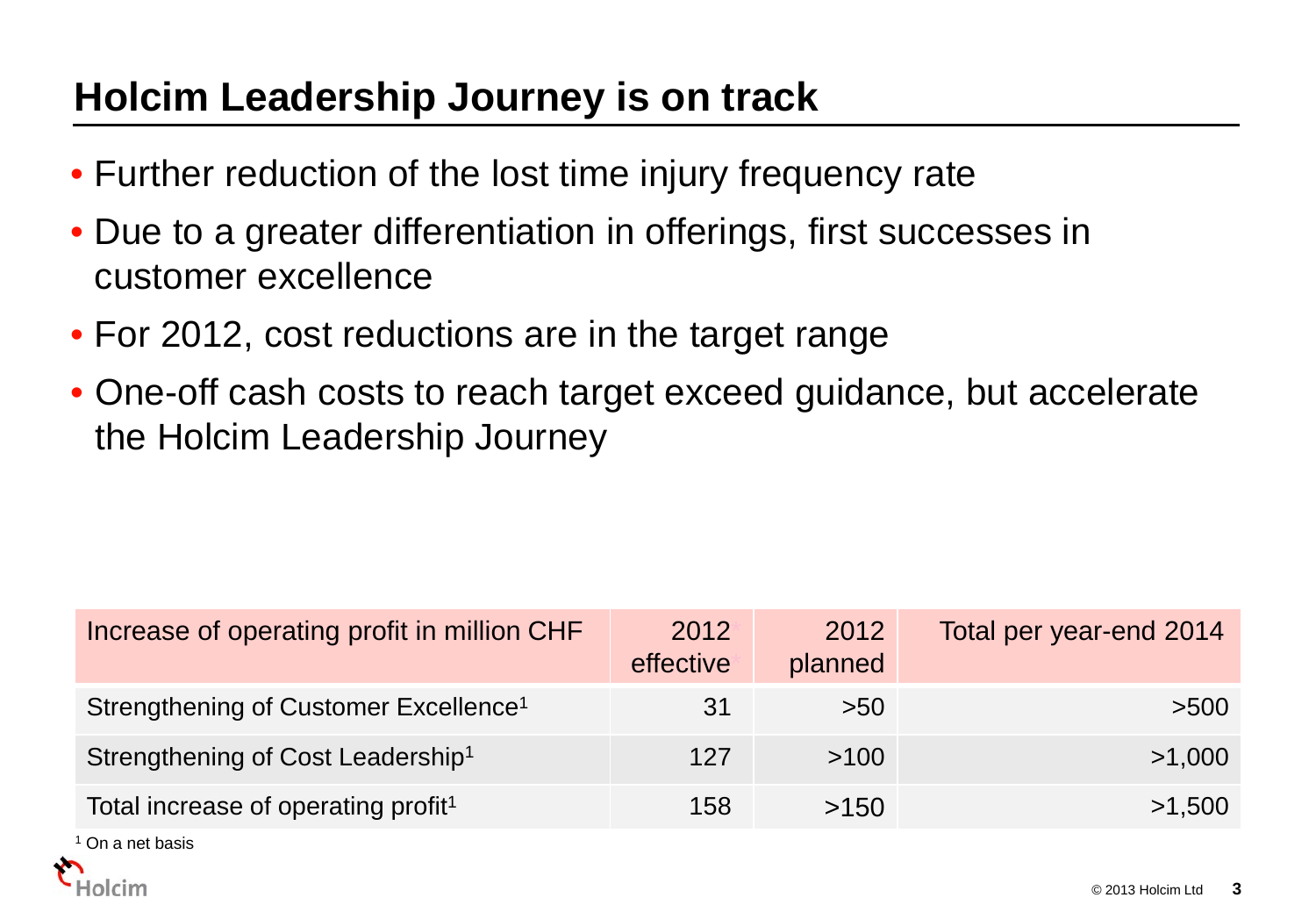### **Holcim Leadership Journey – impact on operating EBITDA**

| <b>Million CHF</b>                                      | 9M 2012        | Q4 2012        | 2012           |
|---------------------------------------------------------|----------------|----------------|----------------|
| Cash costs incurred:                                    |                |                |                |
| Asia Pacific <sup>1</sup>                               | $\overline{0}$ | 24             | 24             |
| Latin America <sup>2</sup>                              | 10             | 21             | 31             |
| Europe <sup>3</sup>                                     | 48             | 132            | 180            |
| North America <sup>4</sup>                              | $\overline{0}$ | $\overline{4}$ | $\overline{4}$ |
| <b>Impact on operating EBITDA</b>                       | 58             | 181            | 239            |
| - of which cement                                       |                |                | 159            |
| - of which aggregates                                   |                |                | 32             |
| - of which other construction materials and<br>services |                |                | 49             |

<sup>1</sup> Australia <sup>2</sup> Argentina, Brazil, Mexico, Brazil <sup>3</sup> UK, Belgium, France, Germany, Italy, Hungary, Spain <sup>4</sup> Canada

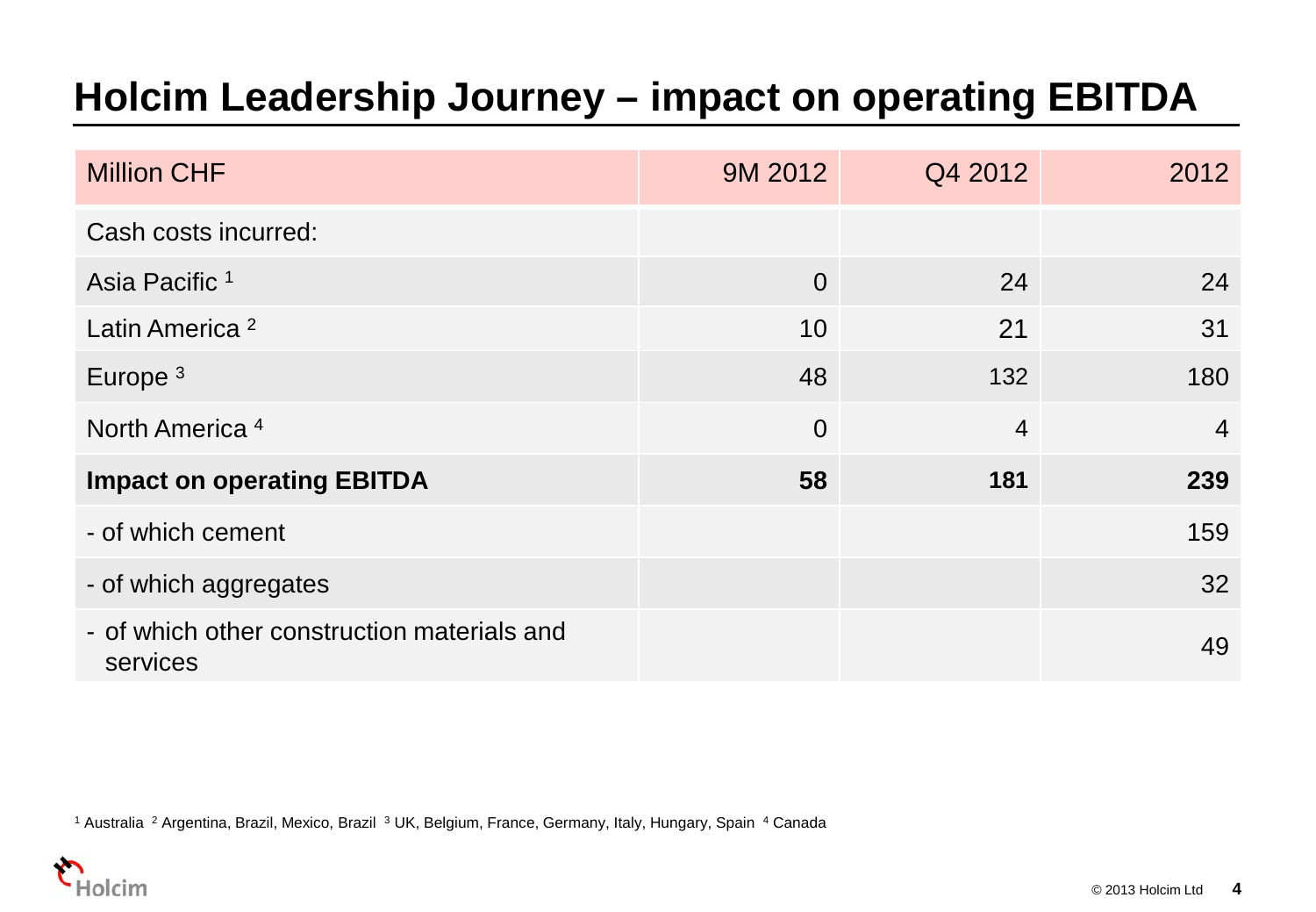### **Holcim Leadership Journey – impact on operating profit**

| <b>Million CHF</b>                                      | 9M 2012        | Q4 2012        | 2012           | <b>Cement</b><br>capacity<br>(000) | Aggregates<br>operations<br>(# ) | Ready-mix<br>plants<br>$(\#)$ |
|---------------------------------------------------------|----------------|----------------|----------------|------------------------------------|----------------------------------|-------------------------------|
| <b>Impact on operating</b><br><b>EBITDA</b>             | 58             | 181            | 239            |                                    |                                  |                               |
| Write-offs:                                             |                |                |                |                                    |                                  |                               |
| Asia Pacific <sup>1</sup>                               | $\overline{2}$ | $\overline{2}$ | $\overline{4}$ |                                    | 3                                | 15                            |
| Latin America <sup>2</sup>                              | 9              | 37             | 46             |                                    | $\overline{2}$                   | 41                            |
| Europe $3$                                              | 29             | 418            | 447            | 4,673                              | 20                               | 103                           |
| <b>Total</b>                                            | 40             | 457            | 497            |                                    |                                  |                               |
| Impact on operating profit                              | 98             | 638            | 736            | 4,673                              | 25                               | 159                           |
| - of which cement                                       |                |                | 469            |                                    |                                  |                               |
| - of which aggregates                                   |                |                | 143            |                                    |                                  |                               |
| - of which other construction<br>materials and services |                |                | 125            |                                    |                                  |                               |

 $1$  Australia  $2$  Argentina, Brazil, Mexico  $3$  UK, Belgium, France, Germany, Italy, Hungary, Spain

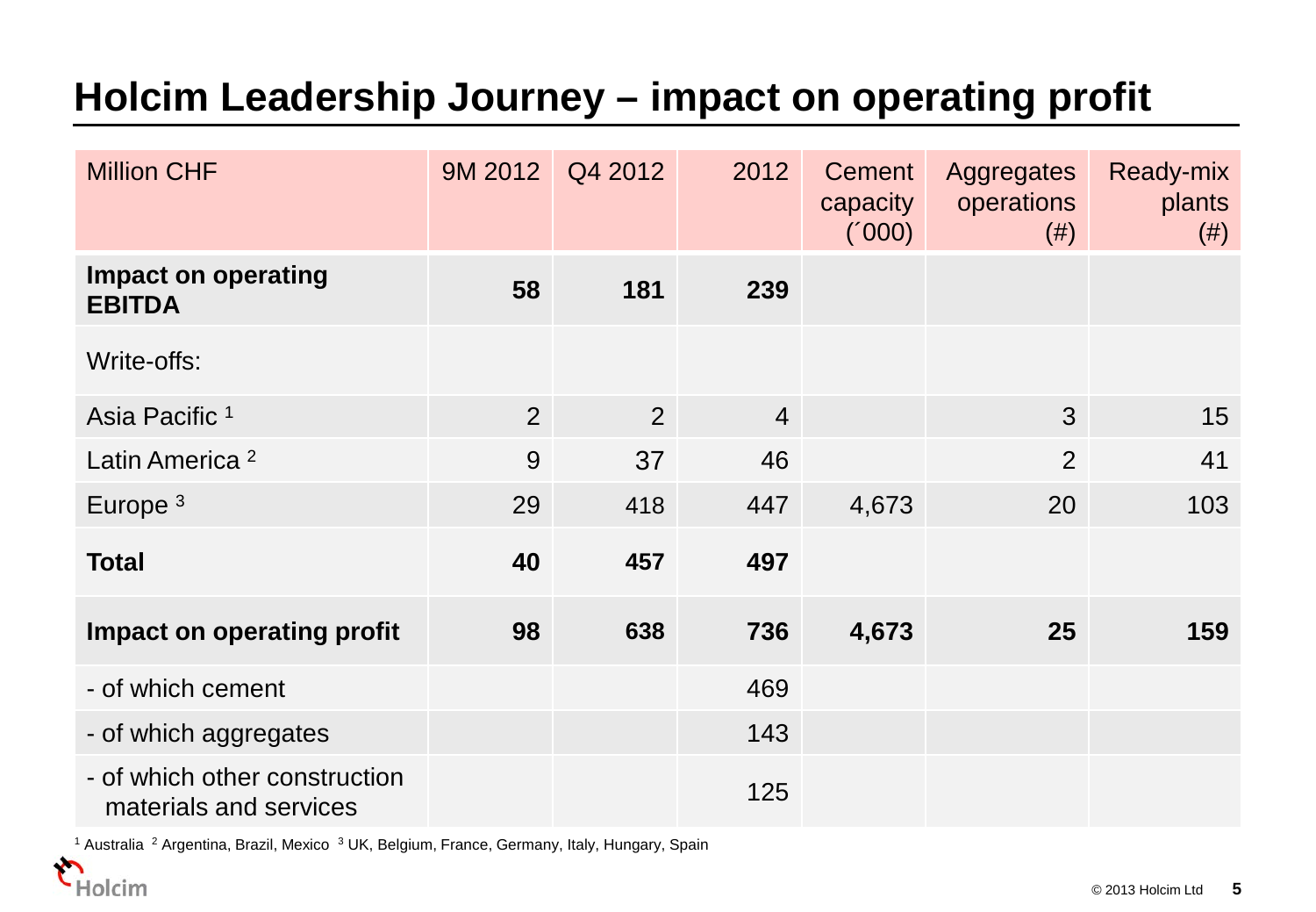### **Asia Pacific the key growth region**

- Higher cement sales in Asia, but slight decrease in the Pacific Rim
- Significant rise in operating EBITDA and solid organic growth
- Targeted capacity increase in important emerging markets
- Holcim remains as strategic partner in Siam City Cement Company

| Asia Pacific                                          | 2012  | 2011  |        | $+/-\%$ $+/-\%$ like-for-like |
|-------------------------------------------------------|-------|-------|--------|-------------------------------|
| Sales of cement in million t                          | 79.2  | 75.6  | 4.7    | 4.4                           |
| Sales of aggregates in million t                      | 27.8  | 29.7  | $-6.2$ | $-6.3$                        |
| Sales of ready-mix concrete in million m <sup>3</sup> | 12.8  | 13.0  | $-1.8$ | 0.9                           |
| Operating EBITDA in million CHF                       | 1,876 | 1,700 | 10.3   | 12.6                          |
| Operating profit in million CHF                       | 1,332 | 1,185 | 12.5   | 15.1                          |

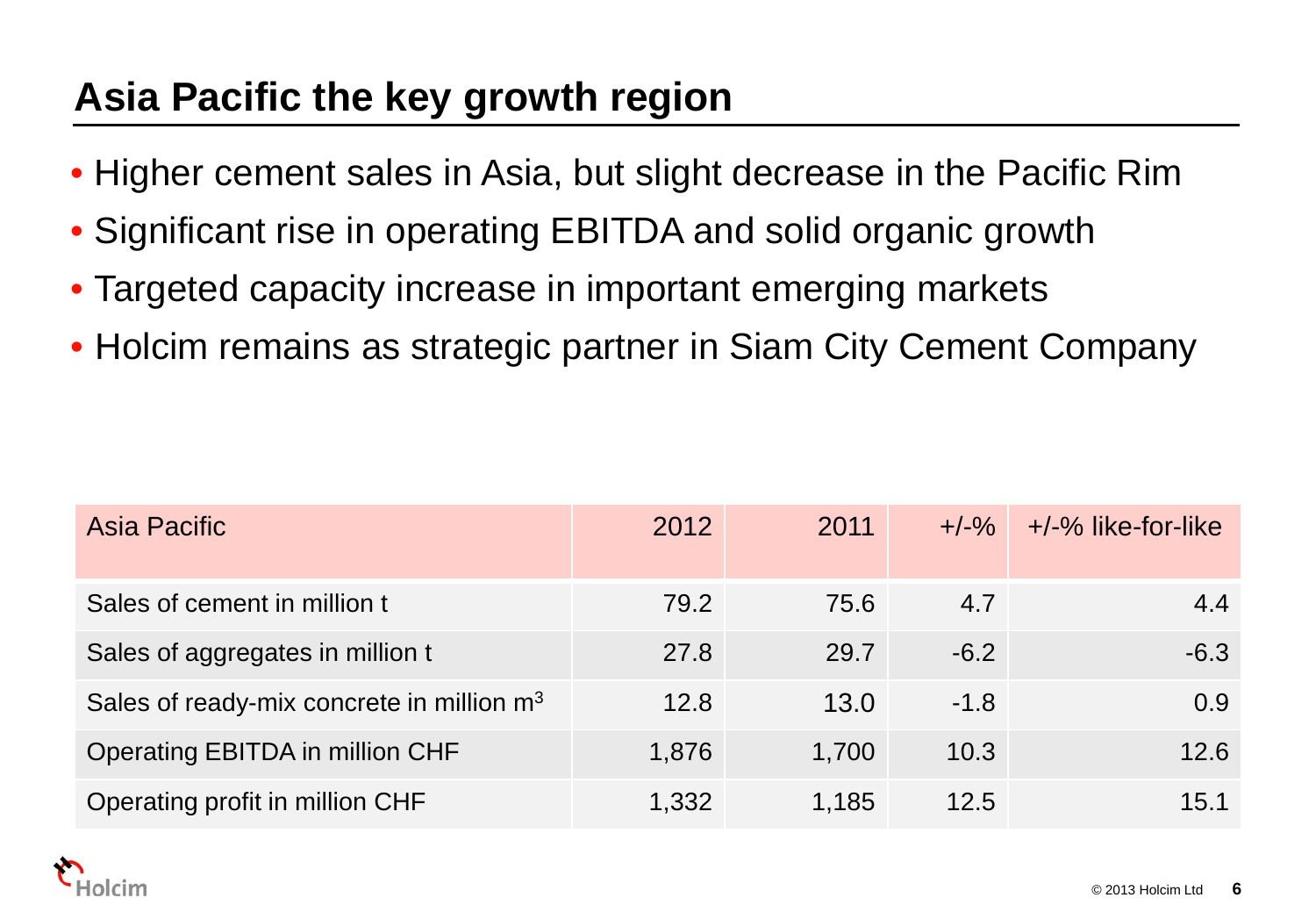### **Dynamic Latin America**

- Infrastructure projects and residential construction increase demand of building materials
- Higher cement sales
- Once again, a rise in operating EBITDA
- Sale of minority shareholding in Guatemala
- Selective capacity increase

| <b>Latin America</b>                                  | 2012 | 2011 | $+/-\%$ | +/-% like-for-like |
|-------------------------------------------------------|------|------|---------|--------------------|
| Sales of cement in million t                          | 24.9 | 24.2 | 3.0     | 3.0                |
| Sales of aggregates in million t                      | 14.0 | 14.5 | $-3.6$  | $-3.6$             |
| Sales of ready-mix concrete in million m <sup>3</sup> | 10.2 | 11.0 | $-7.9$  | $-7.9$             |
| Operating EBITDA in million CHF                       | 958  | 888  | 7.9     | 7.2                |
| Operating profit in million CHF                       | 707  | 682  | 3.7     | 2.5                |

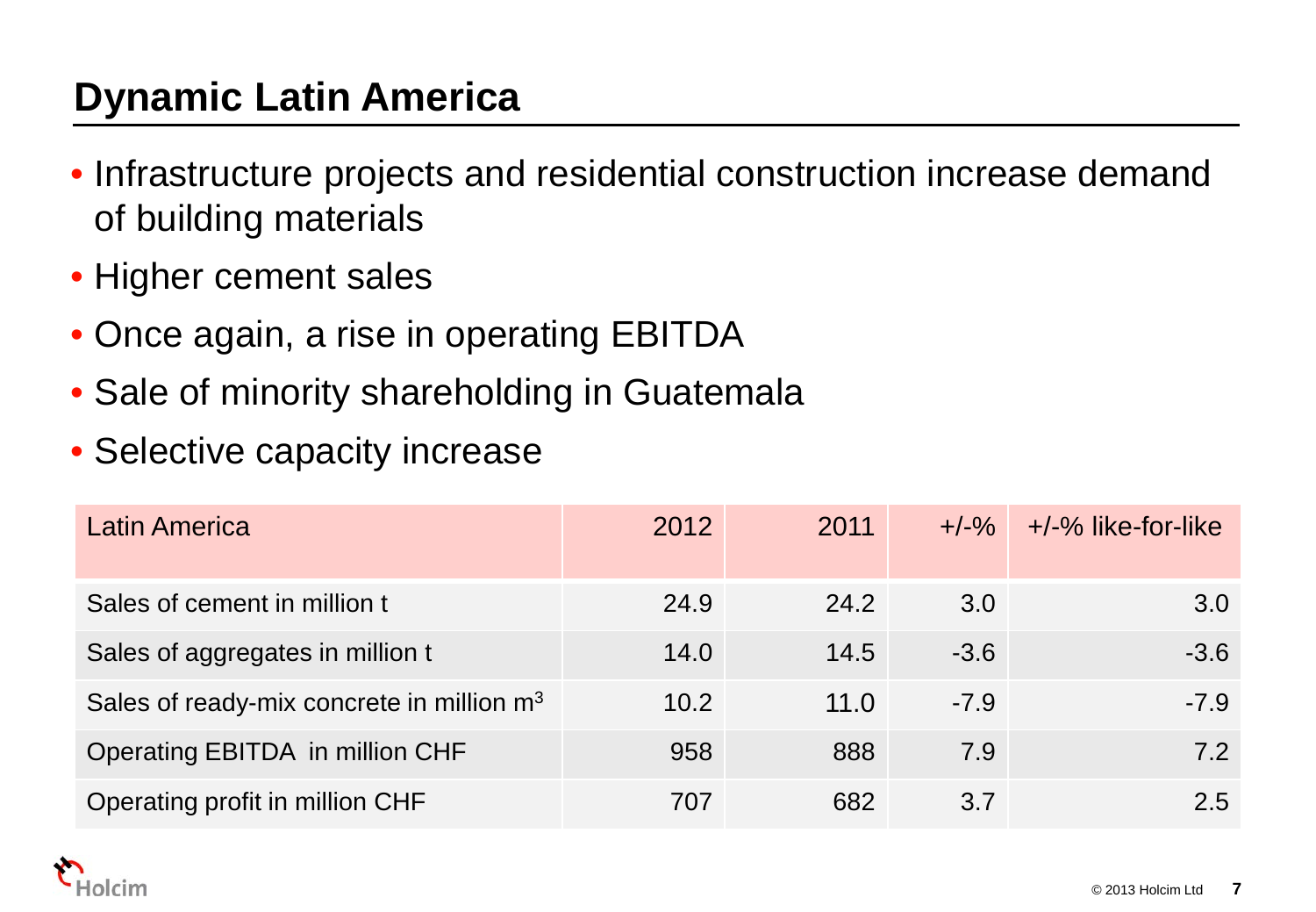### **Key growth drivers lacking in Europe**

- Difficult market situation in Europe, solid demand in CIS/Caspian
- Decrease in sales volumes in all segments
- Restructuring costs impact financial results

| <b>Europe</b>                                         | 2012   | 2011 | $+/-\%$ | $+/-\%$ like-for-like |
|-------------------------------------------------------|--------|------|---------|-----------------------|
| Sales of cement in million t                          | 26.3   | 26.8 | $-2.0$  | $-3.9$                |
| Sales of aggregates in million t                      | 74.3   | 83.0 | $-10.5$ | $-11.1$               |
| Sales of ready-mix concrete in million m <sup>3</sup> | 14.7   | 16.1 | $-8.6$  | $-8.8$                |
| Operating EBITDA in million CHF                       | 627    | 930  | $-32.6$ | $-32.8$               |
| Operating EBITDA adjusted in million CHF              | 807    | 930  | $-13.3$ | $-13.4$               |
| Operating profit in million CHF                       | $-360$ | 47   |         |                       |
| Operating profit adjusted in million CHF              | 267    | 374  | $-28.6$ | $-28.9$               |

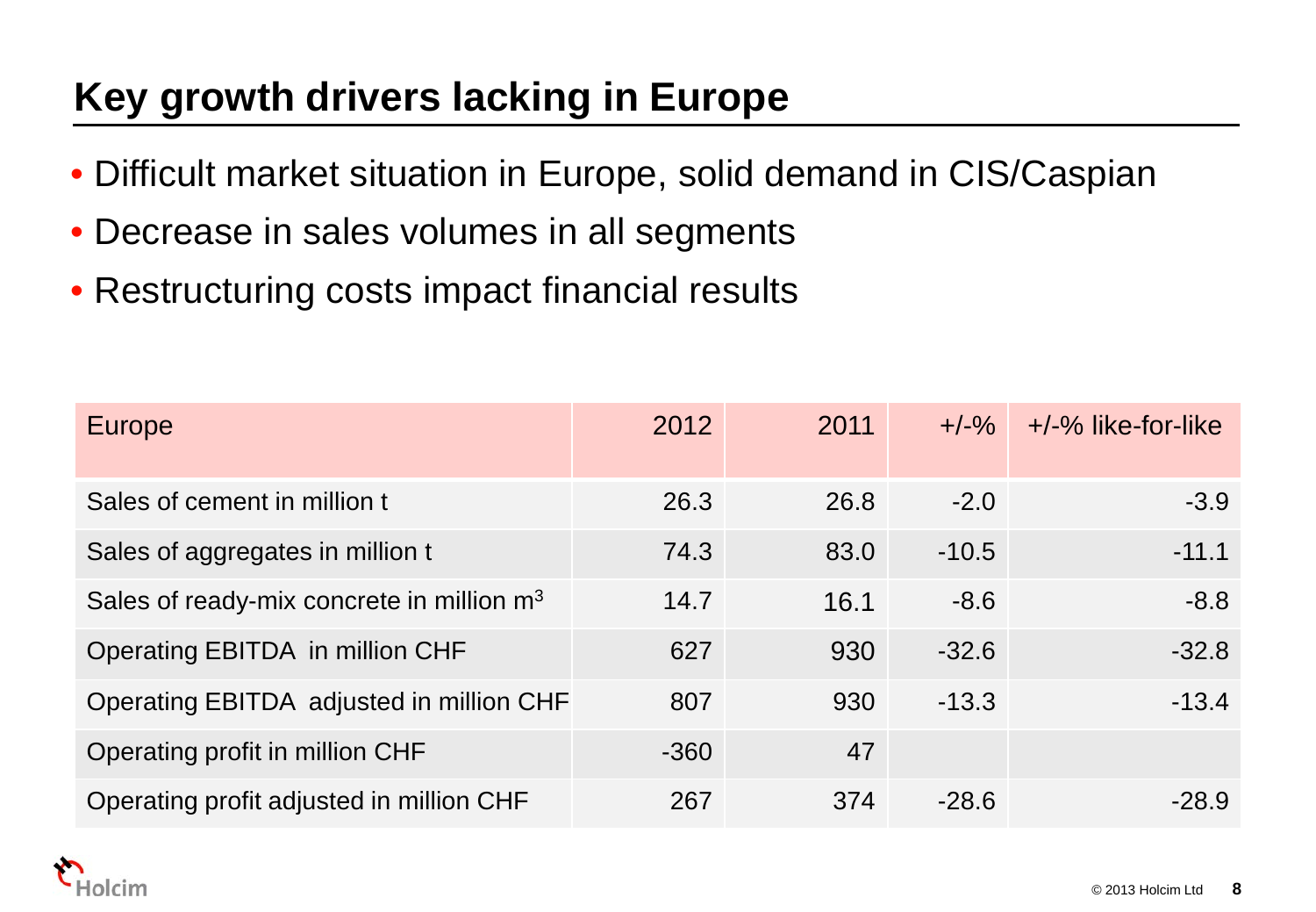### **North America continues to grow**

- US economy picks up and Canada remains on high level
- North America with substantial rise in sales of cement
- Aggregate Industries US increases sales of ready-mix concrete
- All three Group companies with better performance
- Strong organic growth

| <b>North America</b>                                  | 2012 | 2011   | $+/-\%$ | $+/-\%$ like-for-like |
|-------------------------------------------------------|------|--------|---------|-----------------------|
| Sales of cement in million t                          | 12.0 | 11.4   | 5.0     | 5.0                   |
| Sales of aggregates in million t                      | 41.3 | 43.5   | $-5.2$  | $-7.3$                |
| Sales of ready-mix concrete in million m <sup>3</sup> | 8.1  | 7.1    | 14.2    | 8.7                   |
| Operating EBITDA in million CHF                       | 480  | 346    | 38.8    | 32.4                  |
| Operating profit in million CHF                       | 165  | $-0.4$ |         |                       |

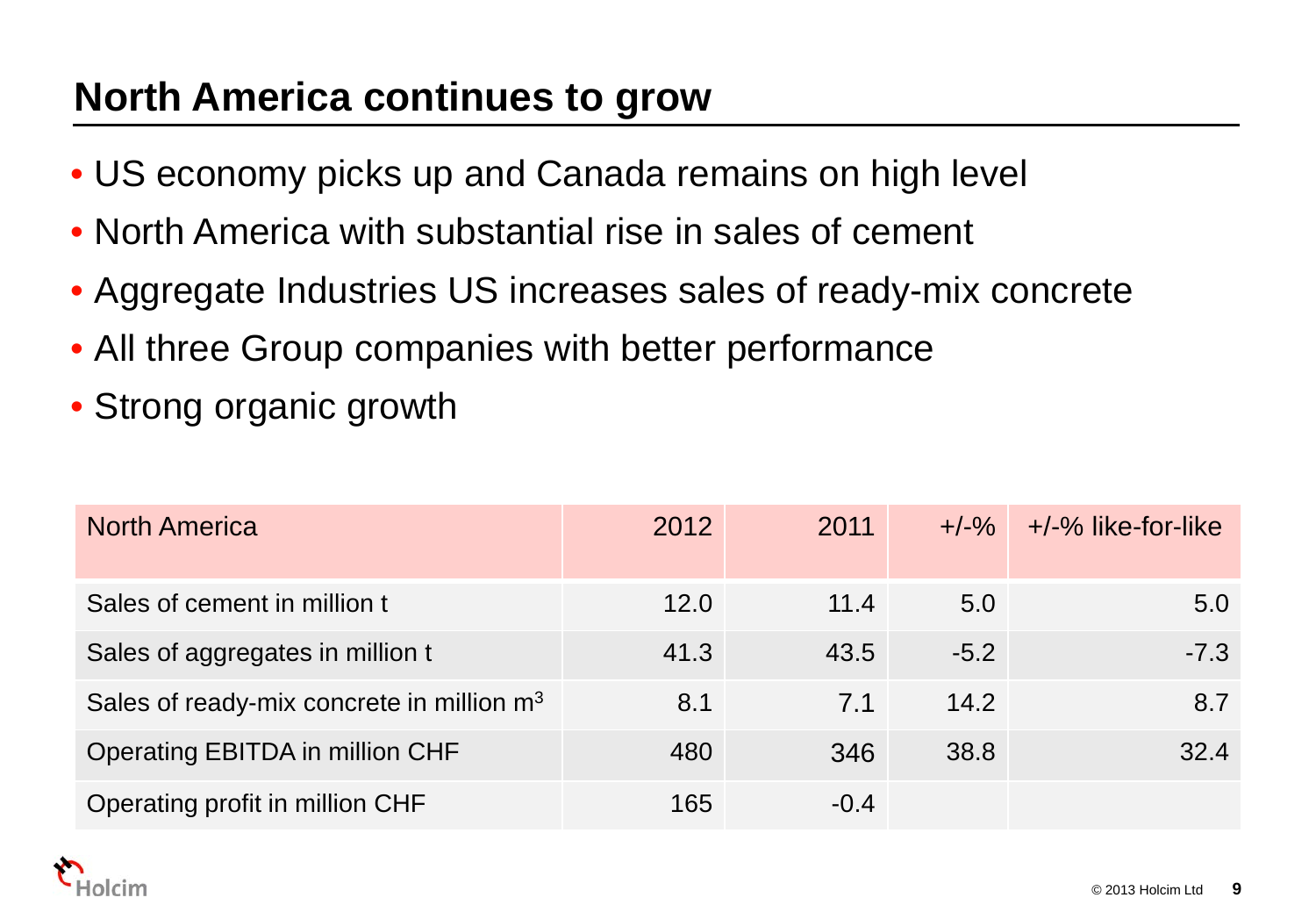### **Africa Middle East overshadowed by political tension**

- Reduction in sales volumes of cement and ready-mix concrete, higher shipments of aggregates
- Holcim maintains its position in the Near East; West Africa improves
- Stable development in the Indian Ocean
- Lower operating results in Lebanon due to higher production costs and lower sales volumes because of turmoil in Syria

| Africa Middle East                                    | 2012 | 2011 | $+/-\%$ | $+/-\%$ like-for-like |
|-------------------------------------------------------|------|------|---------|-----------------------|
| Sales of cement in million t                          | 8.4  | 8.7  | $-4.4$  | $-4.4$                |
| Sales of aggregates in million t                      | 2.3  | 2.3  | 1.3     | 1.3                   |
| Sales of ready-mix concrete in million m <sup>3</sup> | 1.1  | 1.1  | $-2.0$  | $-2.0$                |
| Operating EBITDA in million CHF                       | 278  | 312  | $-11.0$ | $-11.1$               |
| Operating profit in million CHF                       | 219  | 262  | $-16.3$ | $-16.4$               |

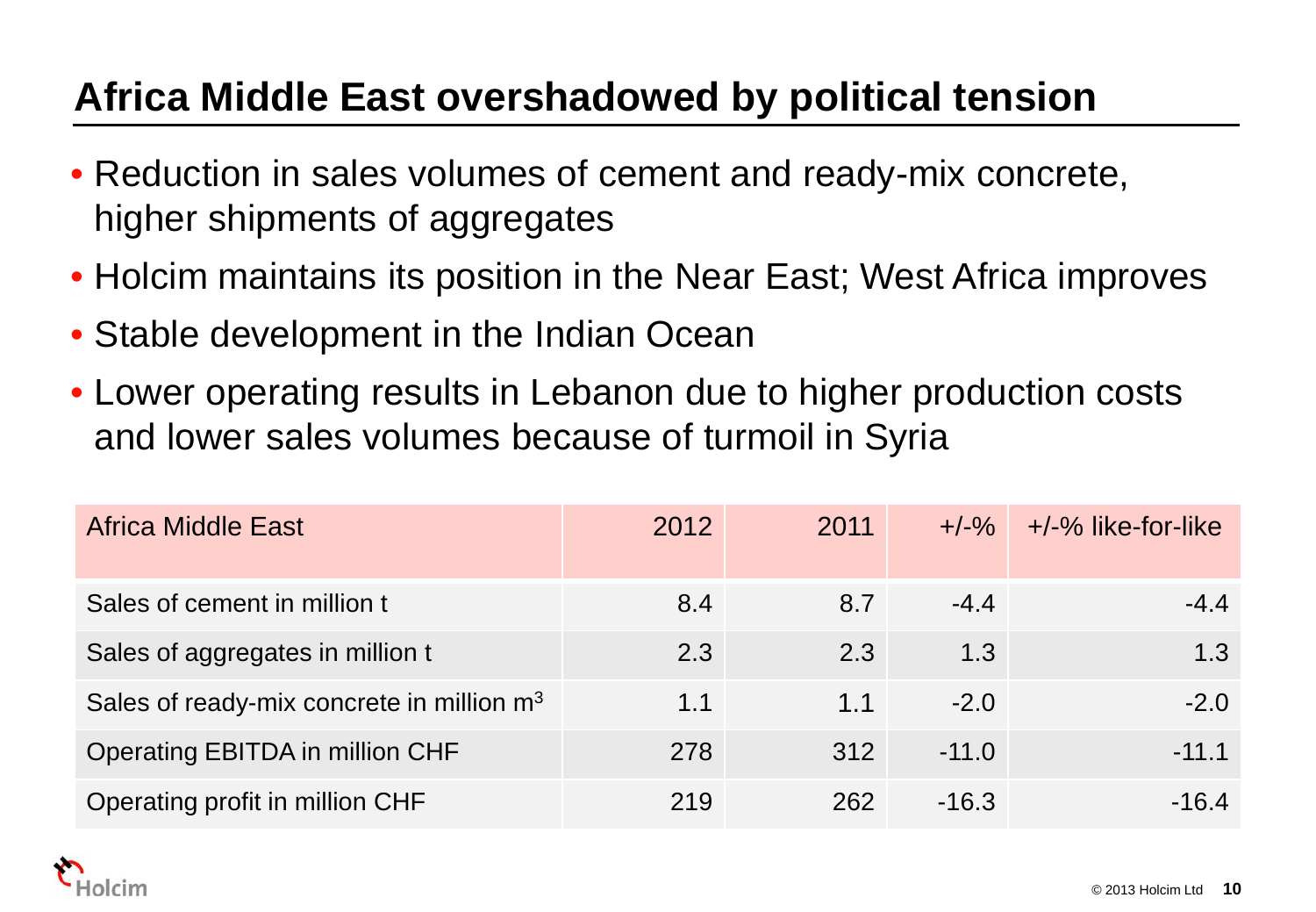### **Key financial figures – Q4 2012**

| <b>Million CHF</b>                     | Q <sub>4</sub> |       |            |            |           |              |
|----------------------------------------|----------------|-------|------------|------------|-----------|--------------|
| (if not otherwise stated)              | 2011           | 2012  | <b>LFL</b> | <b>CIS</b> | <b>FX</b> | <b>Total</b> |
| Sales volumes                          |                |       |            |            |           |              |
| - Cement (mt)                          | 36.2           | 36.6  | 0.9%       | 0.1%       |           | 1.1%         |
| - Aggregates (mt)                      | 42.6           | 39.4  | $-8.0%$    | 0.4%       |           | $-7.6%$      |
| - Ready-mix $\text{(mm}^3)$            | 12.2           | 11.3  | $-4.6%$    | $-2.6%$    |           | $-7.2%$      |
| Net sales                              | 5,284          | 5,346 | 1.7%       | $-1.0%$    | 0.4%      | 1.2%         |
| <b>Operating EBITDA</b>                | 987            | 838   | $-15.9%$   | $-0.2%$    | 1.0%      | $-15.1%$     |
| Operating EBITDA adjusted <sup>1</sup> | 1,003          | 1,019 | 0.7%       |            |           | 1.6%         |
| <b>Operating profit</b>                | 180            | $-63$ | $-145.3%$  | $-0.3%$    | 10.8%     | $-134.8%$    |
| Operating profit adjusted <sup>2</sup> | 555            | 575   | 0.2%       |            |           | 3.6%         |
| Net income                             | $-322$         | $-82$ |            |            |           | 74.6%        |

<sup>1</sup> Excluding one-off restructuring costs of CHF 17 million in Q4 2011 and CHF 181 million in Q4 2012

<sup>2</sup> Excluding one-off restructuring costs of CHF 375 million in Q4 2011 and CHF 638 million in Q4 2012

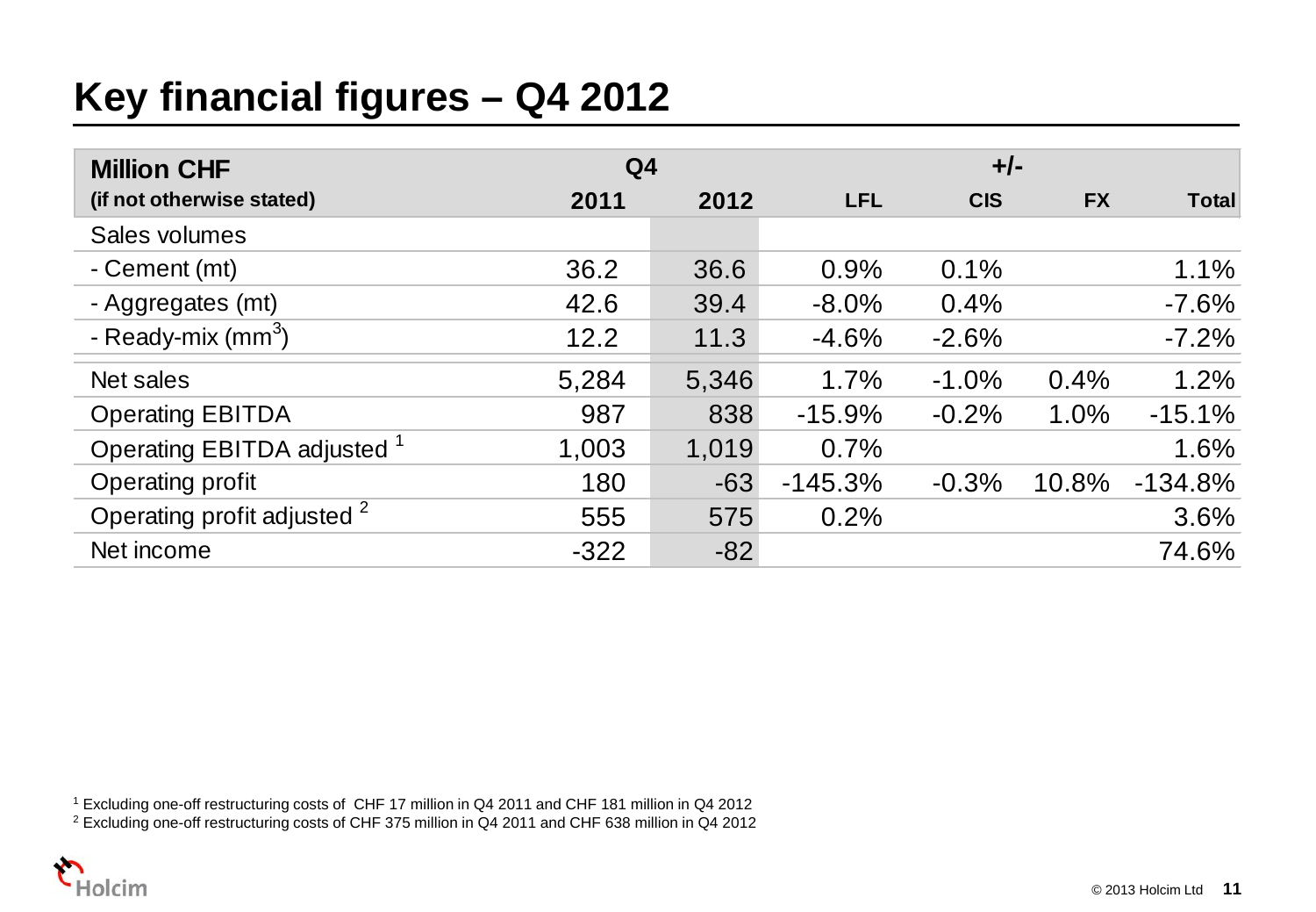### **Key financial figures – Full year 2012**

| <b>Million CHF</b>                     |        |        |                   |            | $+/-$      |           |              |
|----------------------------------------|--------|--------|-------------------|------------|------------|-----------|--------------|
| (if not otherwise stated)              | 2010   | 2011   | 2012              | <b>LFL</b> | <b>CIS</b> | <b>FX</b> | <b>Total</b> |
| Sales volumes                          |        |        |                   |            |            |           |              |
| - Cement (mt)                          | 136.7  | 144.3  | 148.0             | 2.0%       | 0.5%       |           | 2.5%         |
| - Aggregates (mt)                      | 157.9  | 173.0  | 159.7             | $-8.5%$    | 0.9%       |           | $-7.7\%$     |
| - Ready-mix $\text{(mm}^3)$            | 45.9   | 48.4   | 46.9              | $-3.2%$    | 0.1%       |           | $-3.1%$      |
| Net sales                              | 21,653 | 20,744 | 21,544            | 4.1%       | $-0.1%$    | $-0.2%$   | 3.9%         |
| <b>Operating EBITDA</b>                | 4,513  | 3,958  | 3,984             | 0.9%       | $0.0\%$    | $-0.2%$   | 0.7%         |
| Operating EBITDA adjusted <sup>1</sup> | 4,513  | 3,975  | 4,223             | 6.4%       |            |           | 6.2%         |
| Operating profit                       | 2,619  | 1,933  | 1,816             | $-5.0%$    | $-0.9%$    | $-0.2%$   | $-6.0%$      |
| Operating profit adjusted <sup>2</sup> | 2,619  | 2,308  | 2,552             | 11.4%      |            |           | 10.6%        |
| Net income                             | 1'621  | 682    | 1'026             |            |            |           | 50.4%        |
| Net income - shareholders              |        |        |                   |            |            |           |              |
| of Holcim Ltd                          | 1'182  | 275    | 622               |            |            |           | 126.5%       |
| Cash flow                              | 3,659  | 2,753  | 2,682             | $-1.8%$    | 0.1%       | $-0.9%$   | $-2.6%$      |
| EPS CHF <sup>3</sup>                   | 3.69   | 0.86   | 1.92              |            |            |           | 123.3%       |
| Dividend / payout per share            |        |        |                   |            |            |           |              |
| <b>CHF</b>                             | 1.50   | 1.00   | 1.15 <sup>4</sup> |            |            |           | 15.0%        |

<sup>1</sup> Excluding one-off restructuring costs of CHF 17 million in 2011 and CHF 239 million in 2012 <sup>2</sup> Excluding one-off restructuring costs of CHF 375 million in 2011 and CHF 736 million in 2012  $3$  Calculated on the weighted average number of shares outstanding.  $4$  Proposed by the Board of Directors for a payout from capital contribution reserves

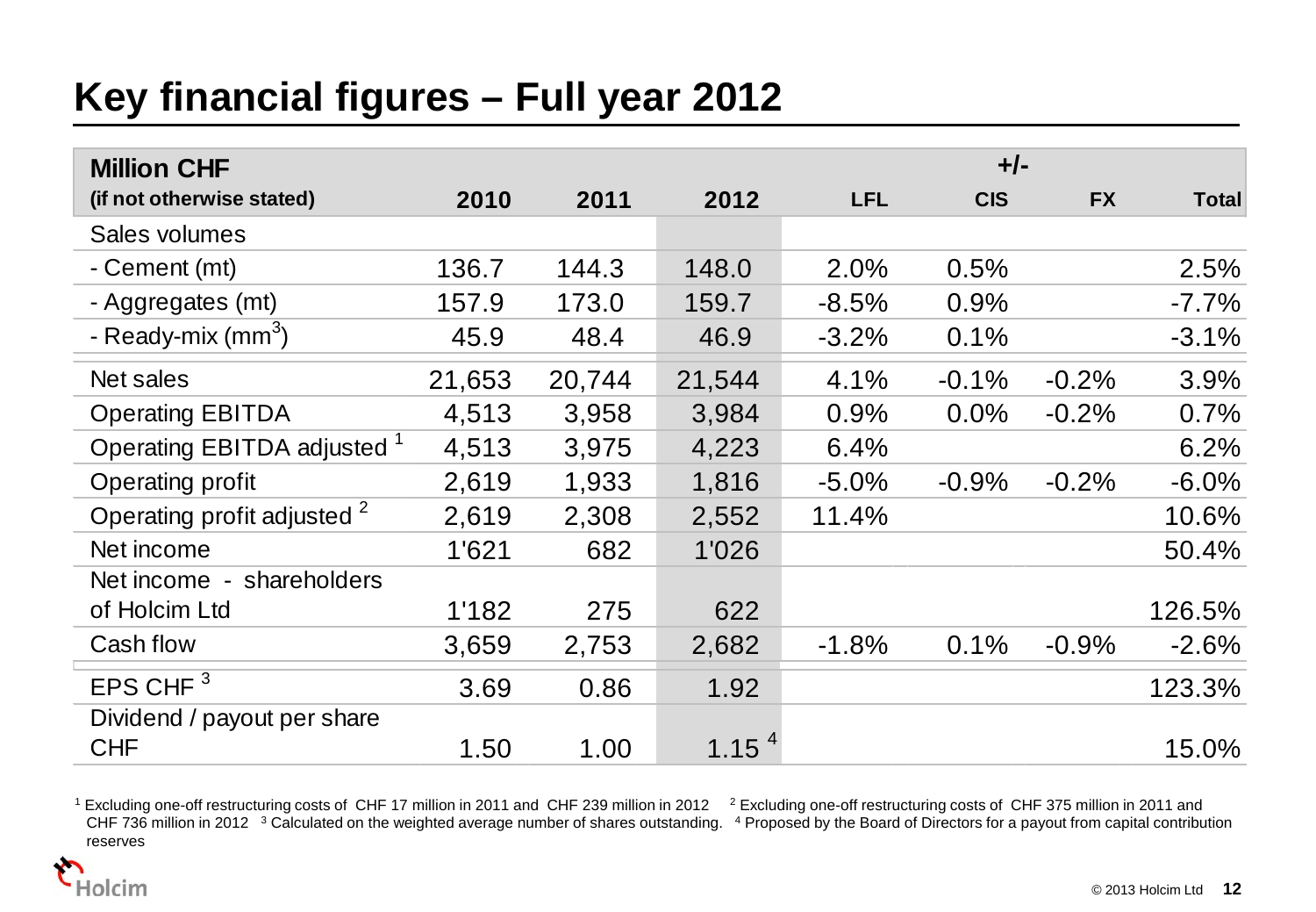### **Reconciliation of impairment charges on results**

| <b>Million CHF</b><br>(if not otherwise stated) | 2011     | Adj. | 2011<br>adjusted | 2012     | Adj. | 2012<br>adjusted | 2012 vs.<br>2011<br>adjusted |
|-------------------------------------------------|----------|------|------------------|----------|------|------------------|------------------------------|
| Net sales                                       | 20,744   |      | 20,744           | 21,544   |      | 21,544           | 3.9%                         |
| <b>Operating EBITDA</b>                         | 3,958    | 17   | 3,975            | 3.984    | 239  | 4,223            | 6.2%                         |
| Margin                                          | 19.1%    |      | 19.2%            | 18.5%    |      | 19.6%            |                              |
| <b>Depreciation &amp; Amortization</b>          | $-2,025$ | 359  | $-1,666$         | $-2,168$ | 497  | $-1,671$         | $-0.3%$                      |
| Operating profit                                | 1,933    | 375  | 2,308            | 1,816    | 736  | 2,552            | 10.6%                        |
| Margin                                          | 9.3%     |      | 11.1%            | 8.4%     |      | 11.8%            |                              |

1 On a like-for-like base the change equaled 6.4% translating into an adjusted operating EBITDA margin of 19.6%

2 On a like-for-like base the change equaled 11.4% translating into an adjusted operating profit margin of 11.8%

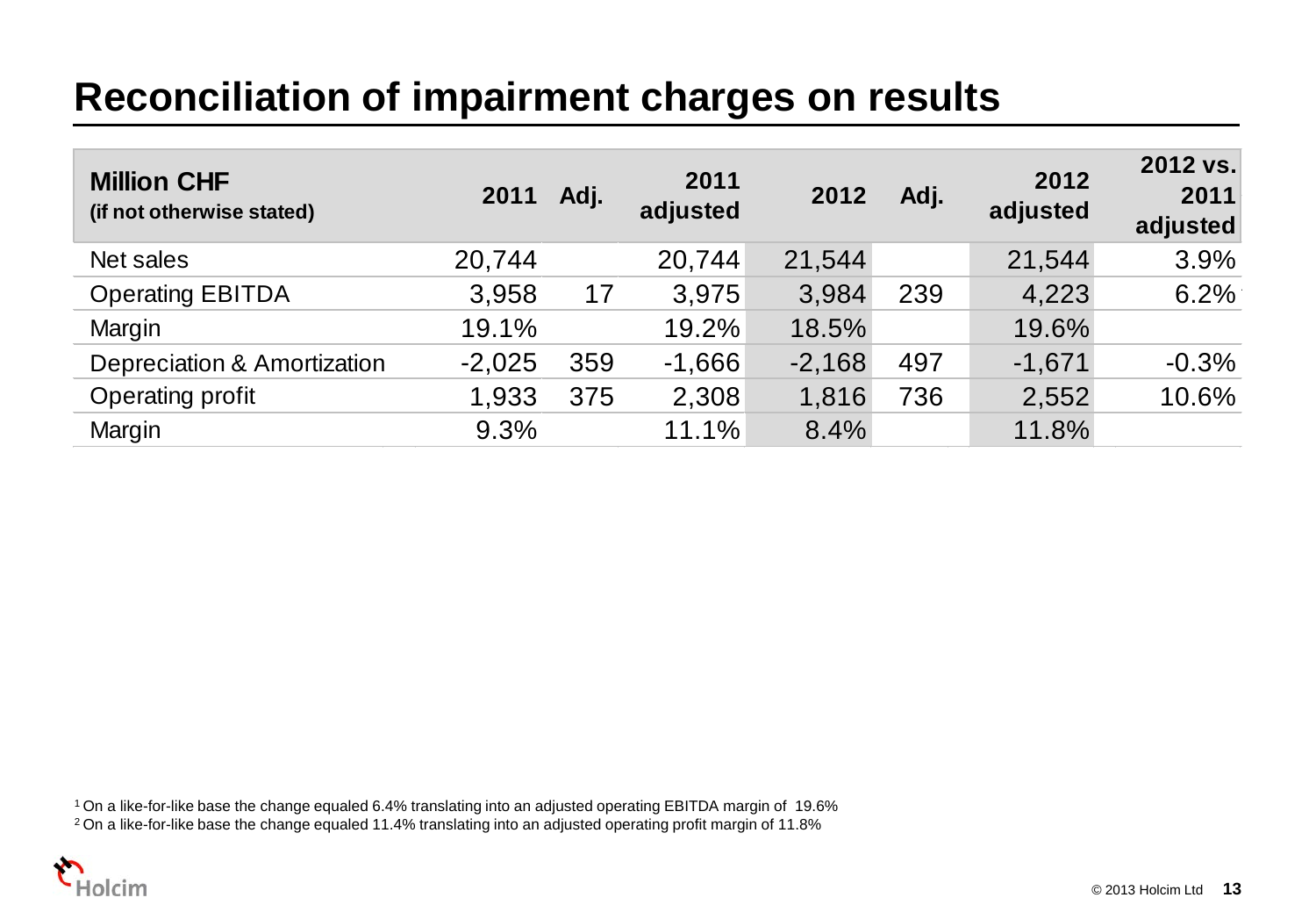### **Cement – Sales volumes by region**



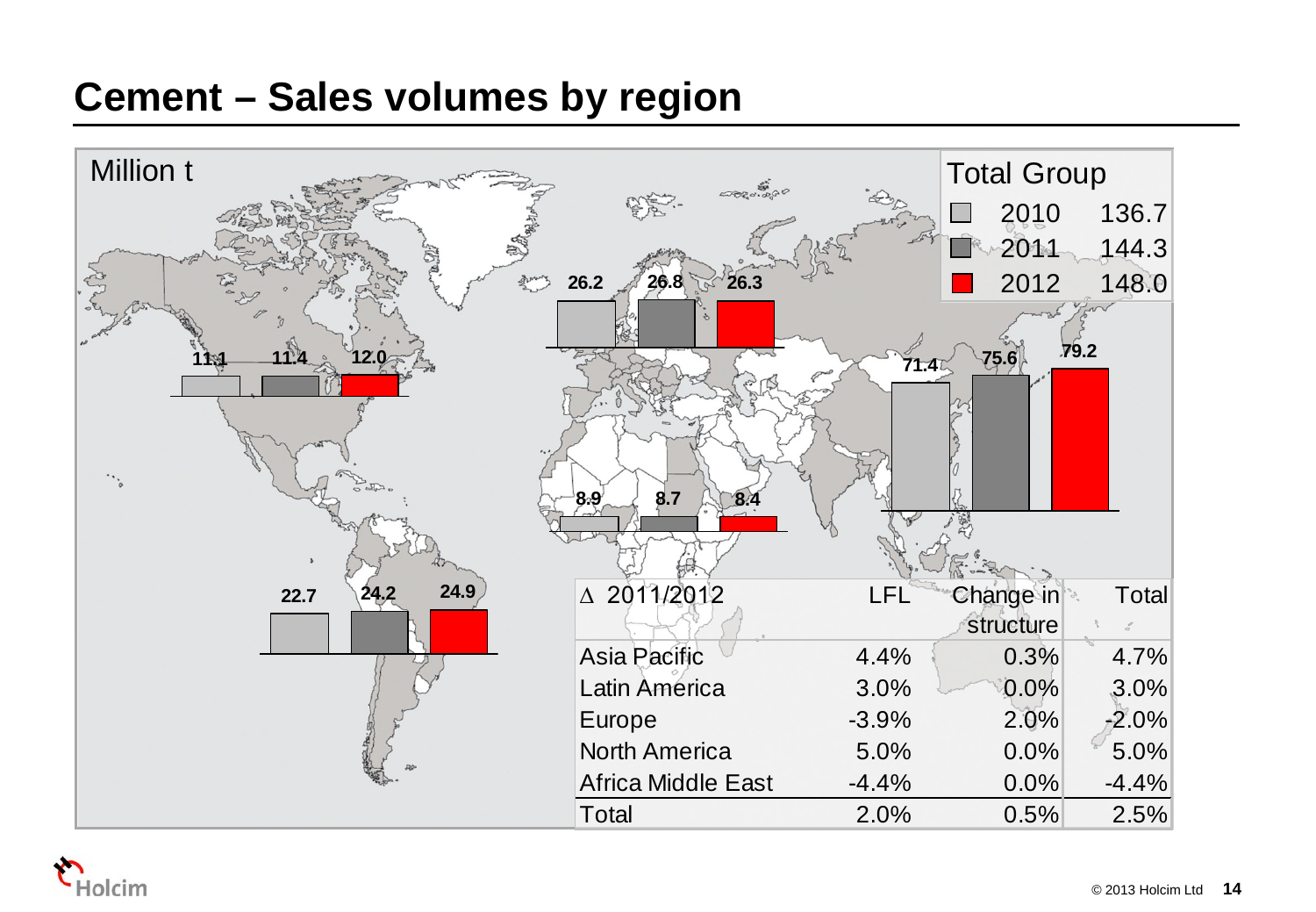### **Aggregates – Sales volumes by region**



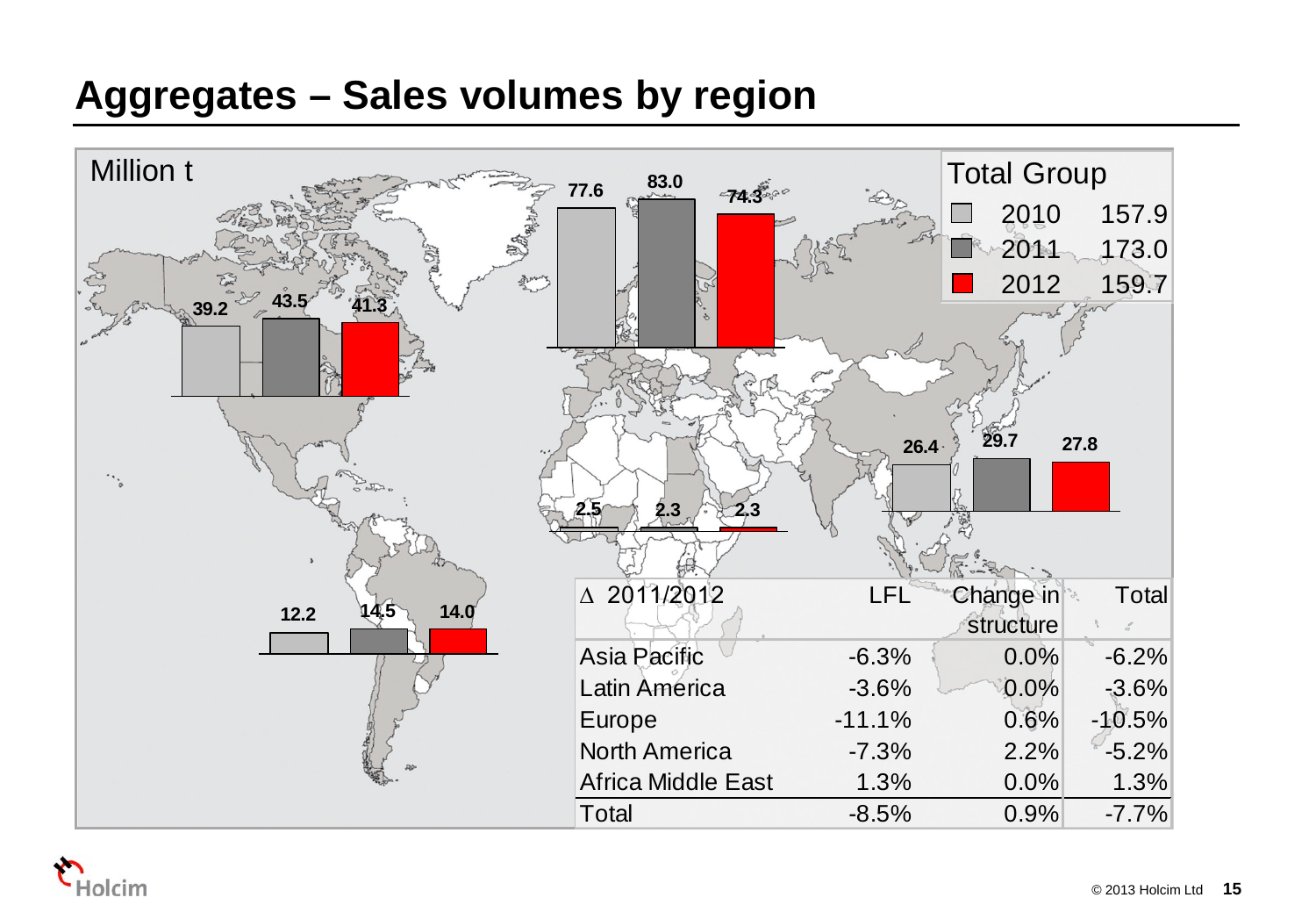### **Ready-mix concrete and asphalt – Sales volumes by region**



\* Ready-mix concrete only

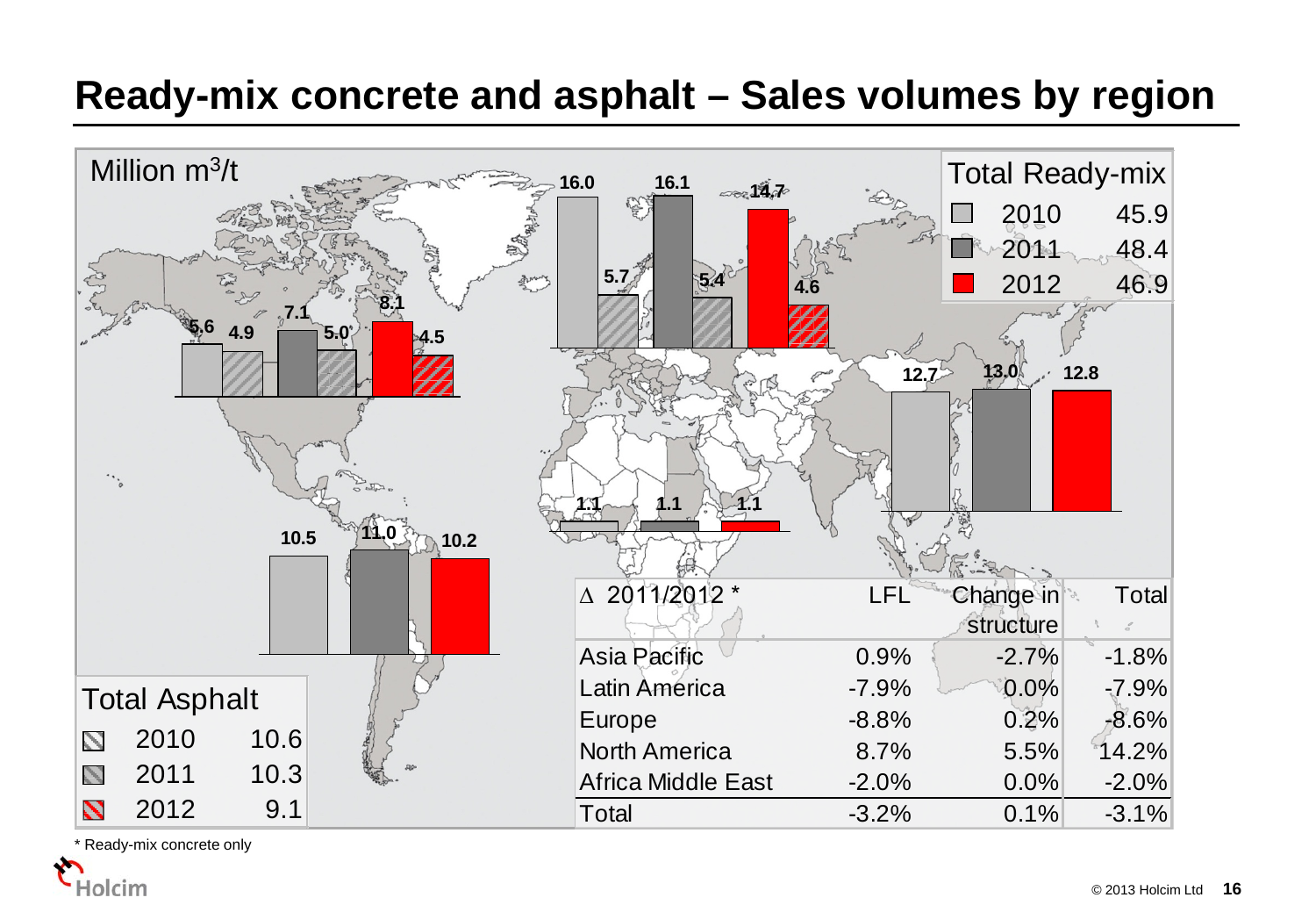### **Exchange rates**

| <b>Statement of income</b><br>average exchange rates in CHF | 2010 | 2011 | 2012 | $+/-$   |
|-------------------------------------------------------------|------|------|------|---------|
| 1 EUR                                                       | 1.38 | 1.24 | 1.21 | $-2.4%$ |
| 1 GBP                                                       | 1.61 | 1.42 | 1.48 | 4.1%    |
| 1 USD                                                       | 1.04 | 0.89 | 0.94 | 5.2%    |
| 1 LATAM Basket (MXN, BRL, ARS, CLP) <sup>1</sup>            | 1.15 | 1.00 | 0.97 | $-3.4%$ |
| 1 Asian Basket (AUD, IDR, INR, THB, PHP) <sup>1</sup>       | 1.13 | 1.00 | 0.99 | $-1.3%$ |

| <b>Statement of financial position</b><br>exchange rates in CHF | 31/12/10 | 31/12/11 | 31/12/12 | $+/-$   |
|-----------------------------------------------------------------|----------|----------|----------|---------|
| 1 EUR                                                           | 1.22     | 1.22     | 1.21     | $-0.8%$ |
| 1 GBP                                                           | 1.45     | 1.45     | 1.48     | 2.0%    |
| 1 USD                                                           | 0.94     | 0.94     | 0.92     | $-2.8%$ |
| 1 LATAM Basket (MXN, BRL, ARS, CLP) <sup>1</sup>                | 1.11     | 1.00     | 0.97     | $-3.1%$ |
| 1 Asian Basket (AUD, IDR, INR, THB, PHP) <sup>1</sup>           | 1.08     | 1.00     | 0.97     | $-3.5%$ |

<sup>1</sup> Weighted by net sales full year 2012

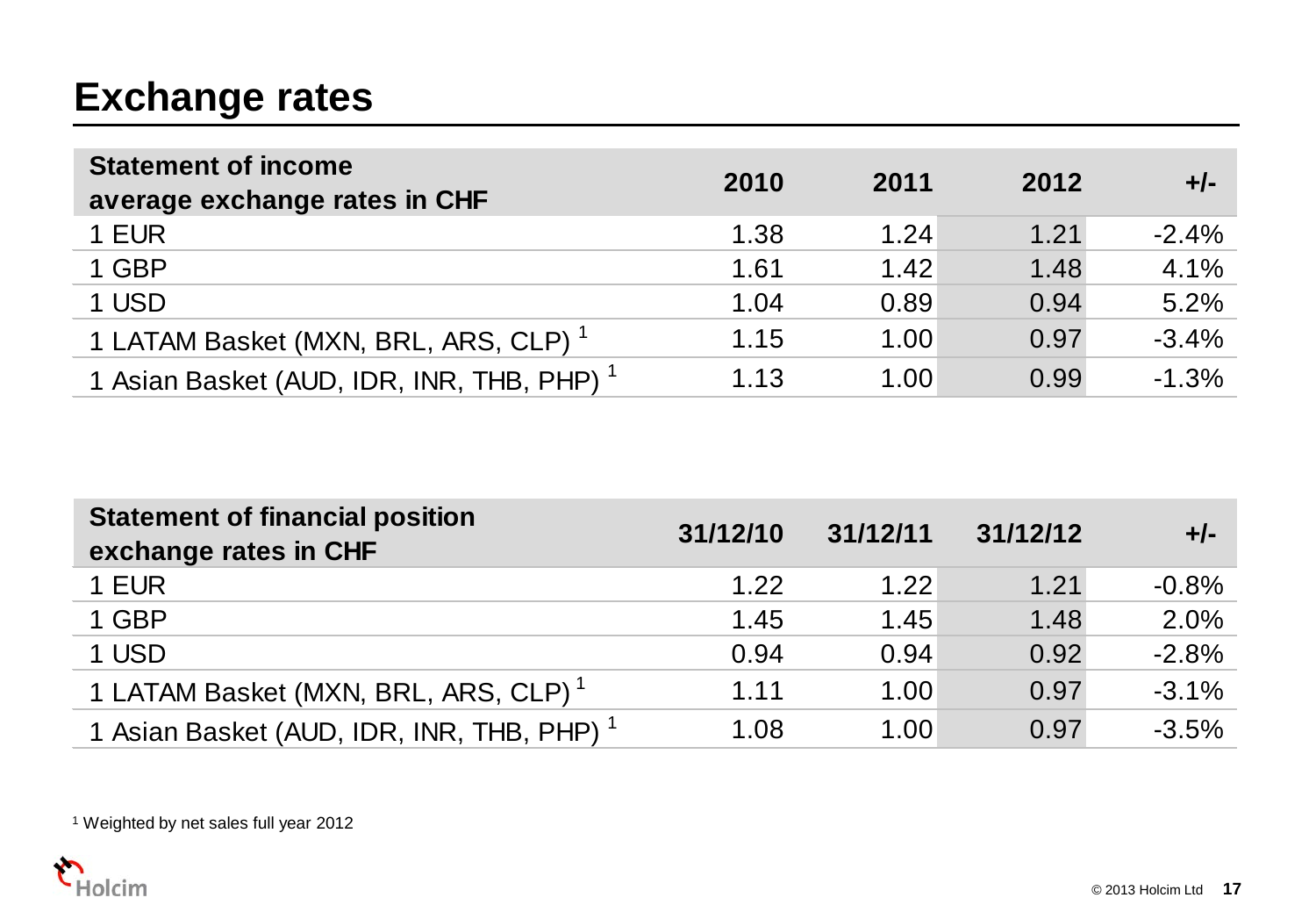### **Foreign exchange rate impact**



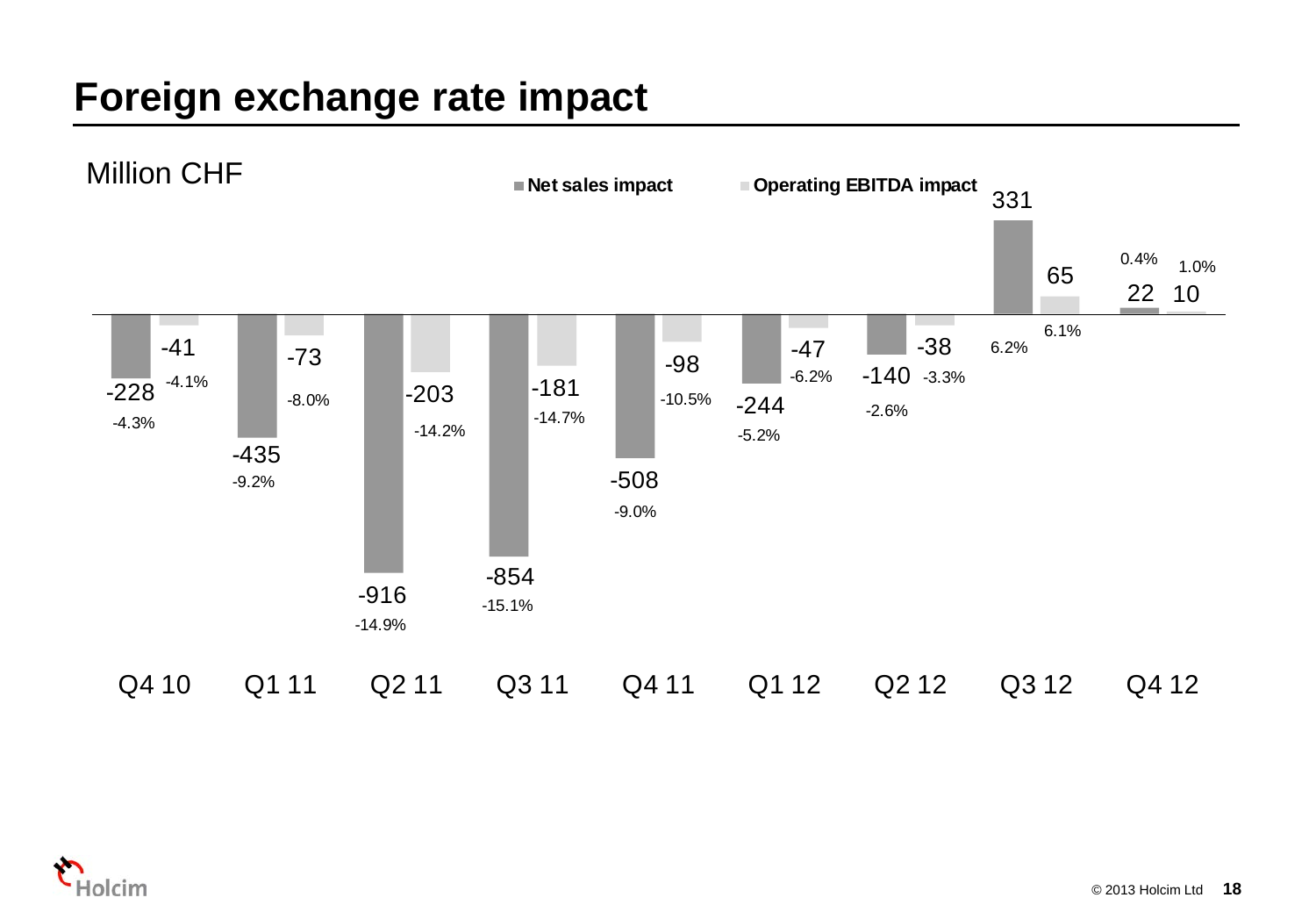### Million CHF

|                     | 21'653 |          | 20'744 |                  | 21'544 |       |         |
|---------------------|--------|----------|--------|------------------|--------|-------|---------|
|                     |        |          |        |                  |        |       |         |
|                     |        |          |        |                  |        |       |         |
| Like-for-Like (LFL) | $-444$ | $-2.1\%$ | 1'632  | 7.5%             |        | 849   | 4.1%    |
| Change in structure | 1'147  | 5.4%     | 171    | 0.8%             |        | $-18$ | $-0.1%$ |
| Forex movements     | $-182$ | $-0.8%$  |        | $-2'712 - 12.5%$ |        | $-31$ | $-0.2%$ |
| <b>Total change</b> | 521    | 2.5%     | $-909$ | $-4.2%$          |        | 800   | 3.9%    |
|                     | 2010   |          | 2011   |                  |        |       | 2012    |

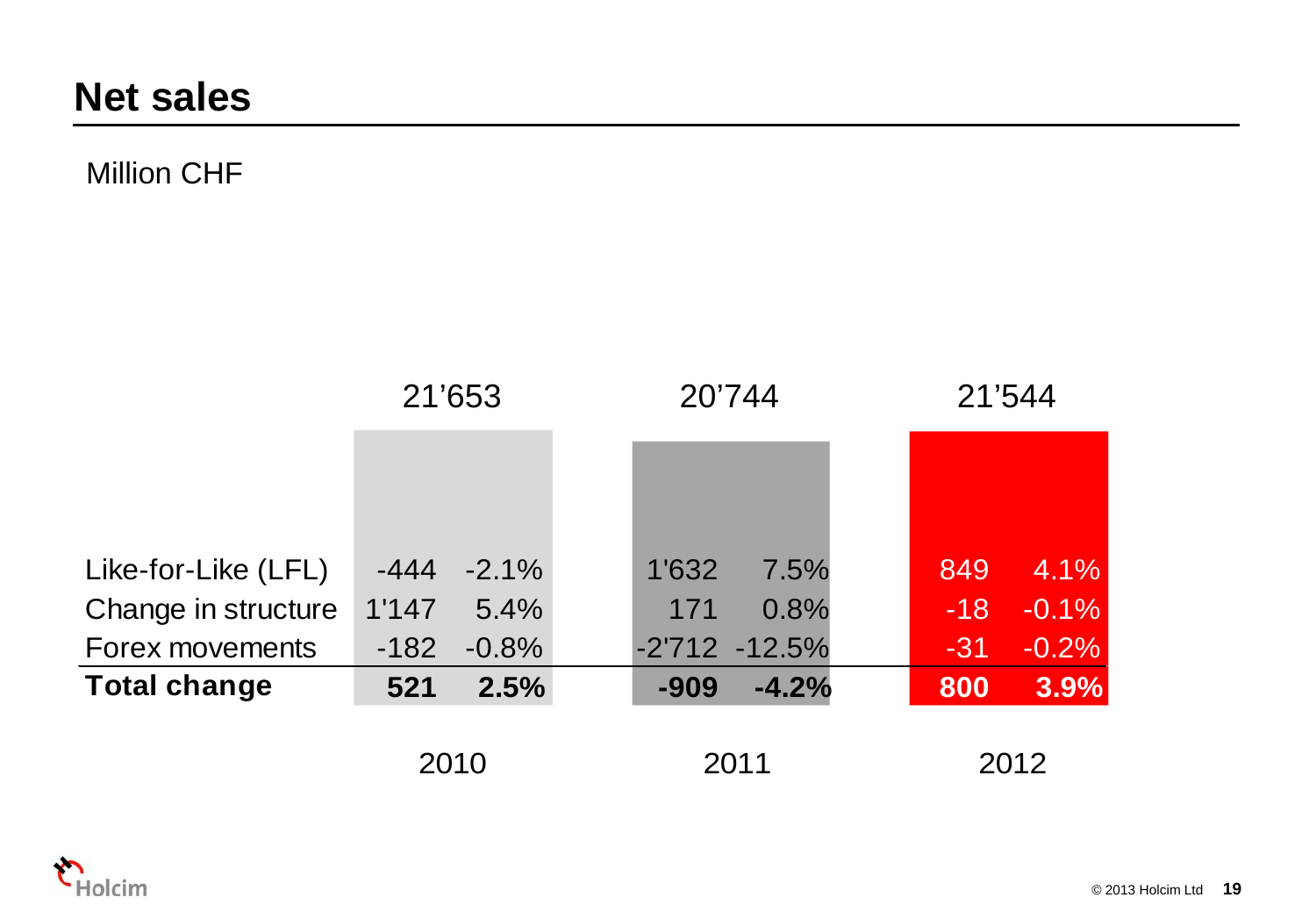### **Net sales by region**



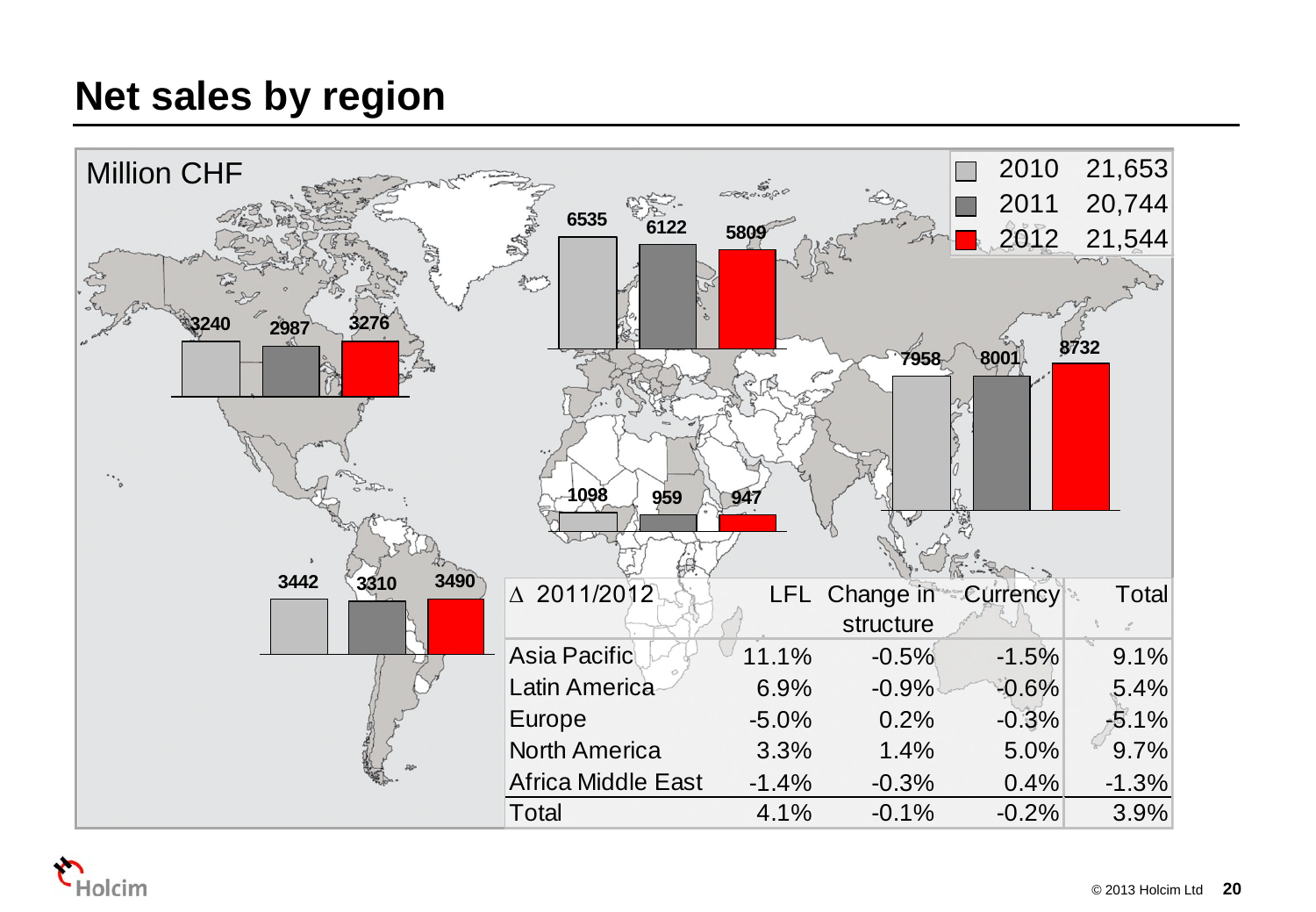### **Net sales by region**



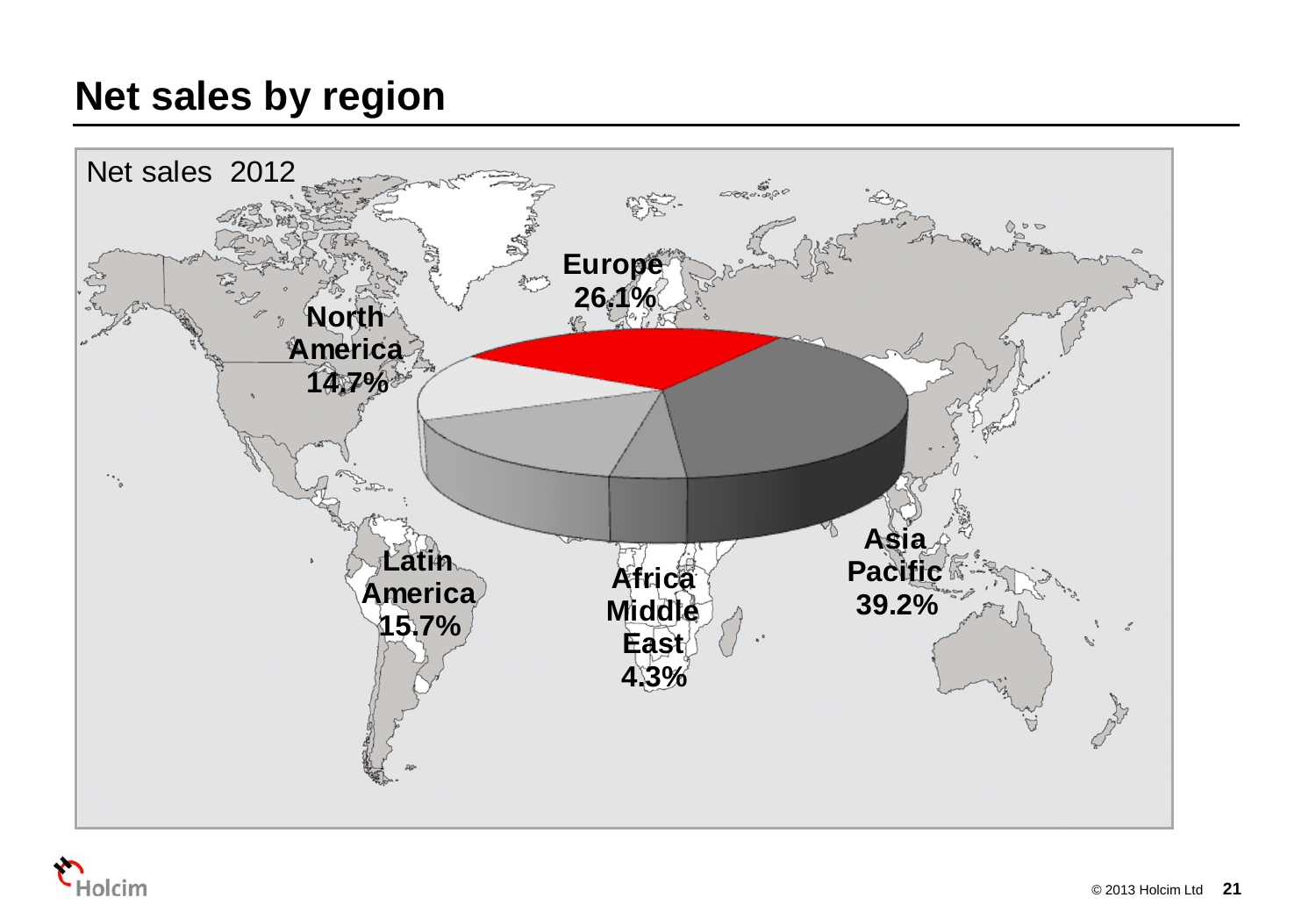# **Operating EBITDA**



<sup>1</sup> Excluding one-off restructuring costs of CHF 17 million

<sup>2</sup> Excluding one-off restructuring costs of CHF 239 million

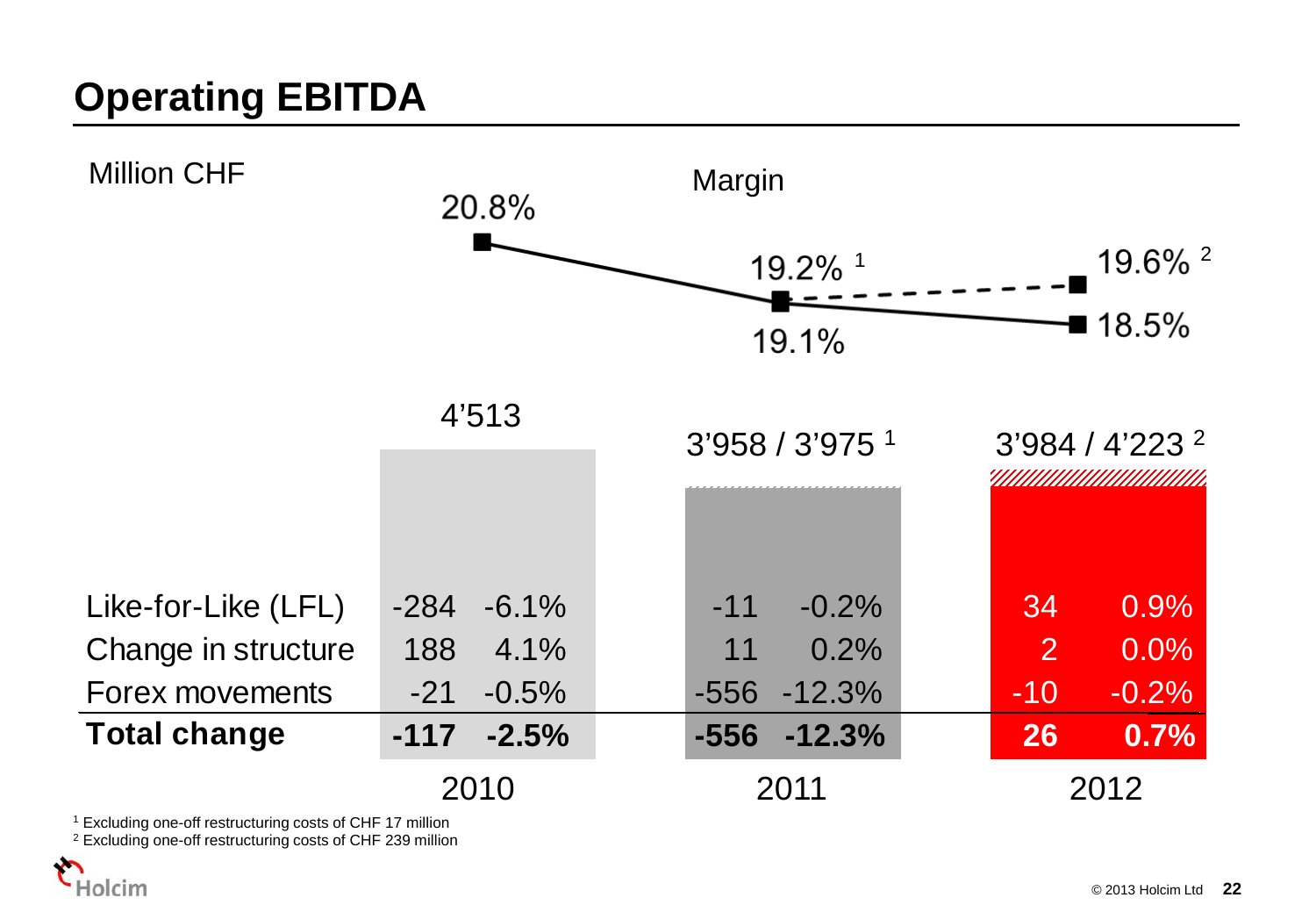## **Operating EBITDA by region**



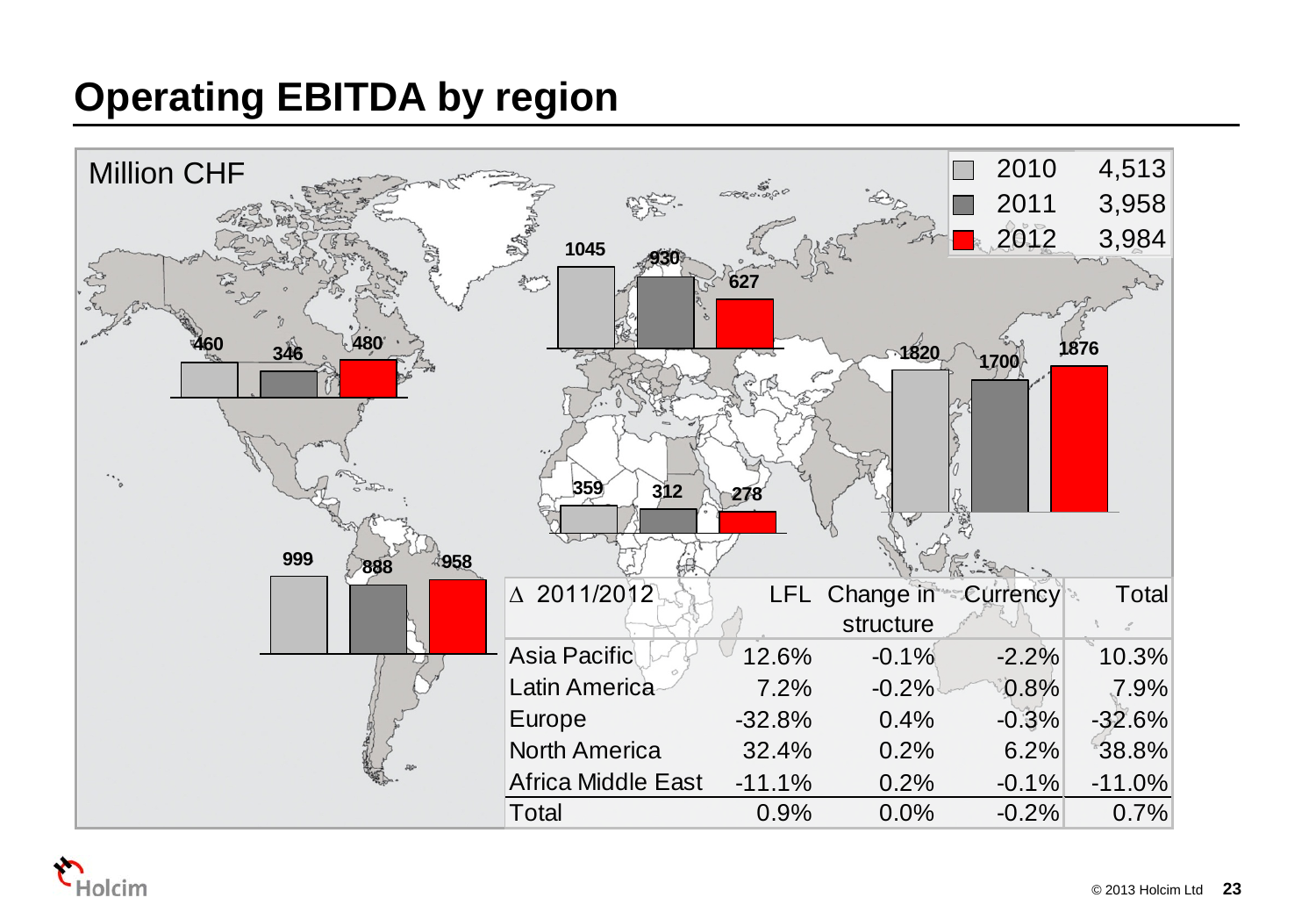# **Operating profit**



<sup>1</sup> Excluding one-off restructuring costs of CHF 375 million

<sup>2</sup> Excluding one-off restructuring costs of CHF 736 million

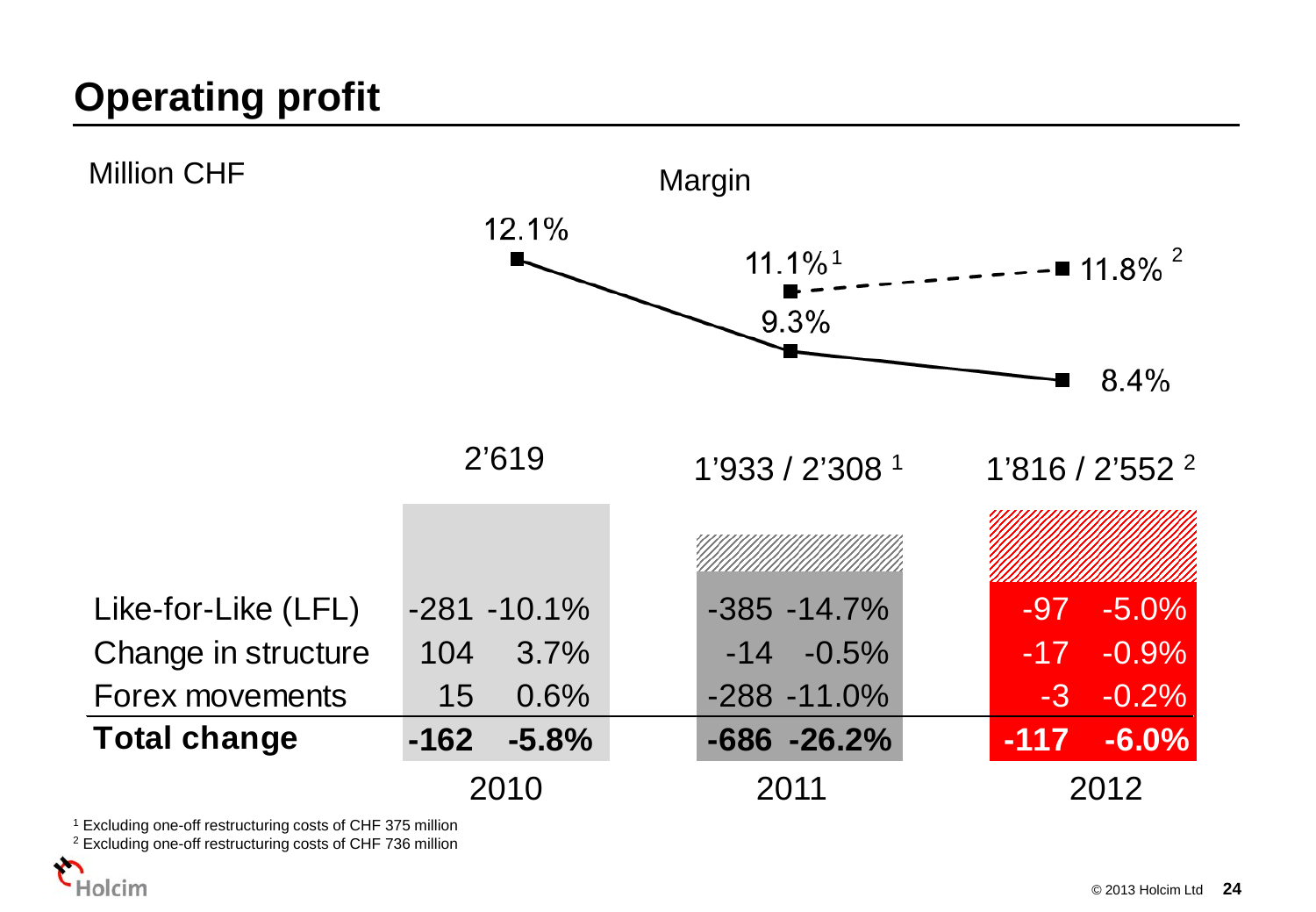### **Operating profit by region**



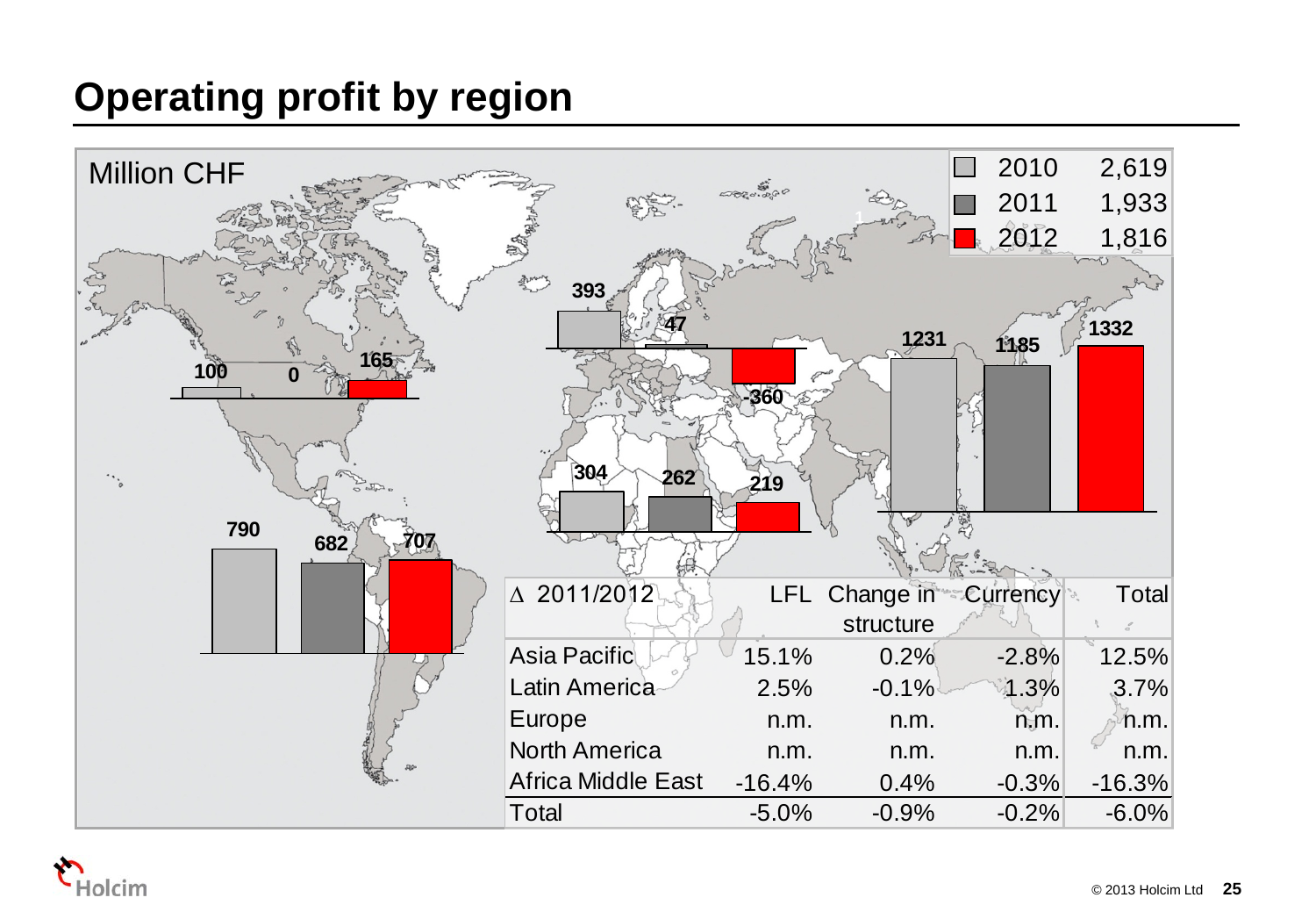### **Net income**

Million CHF



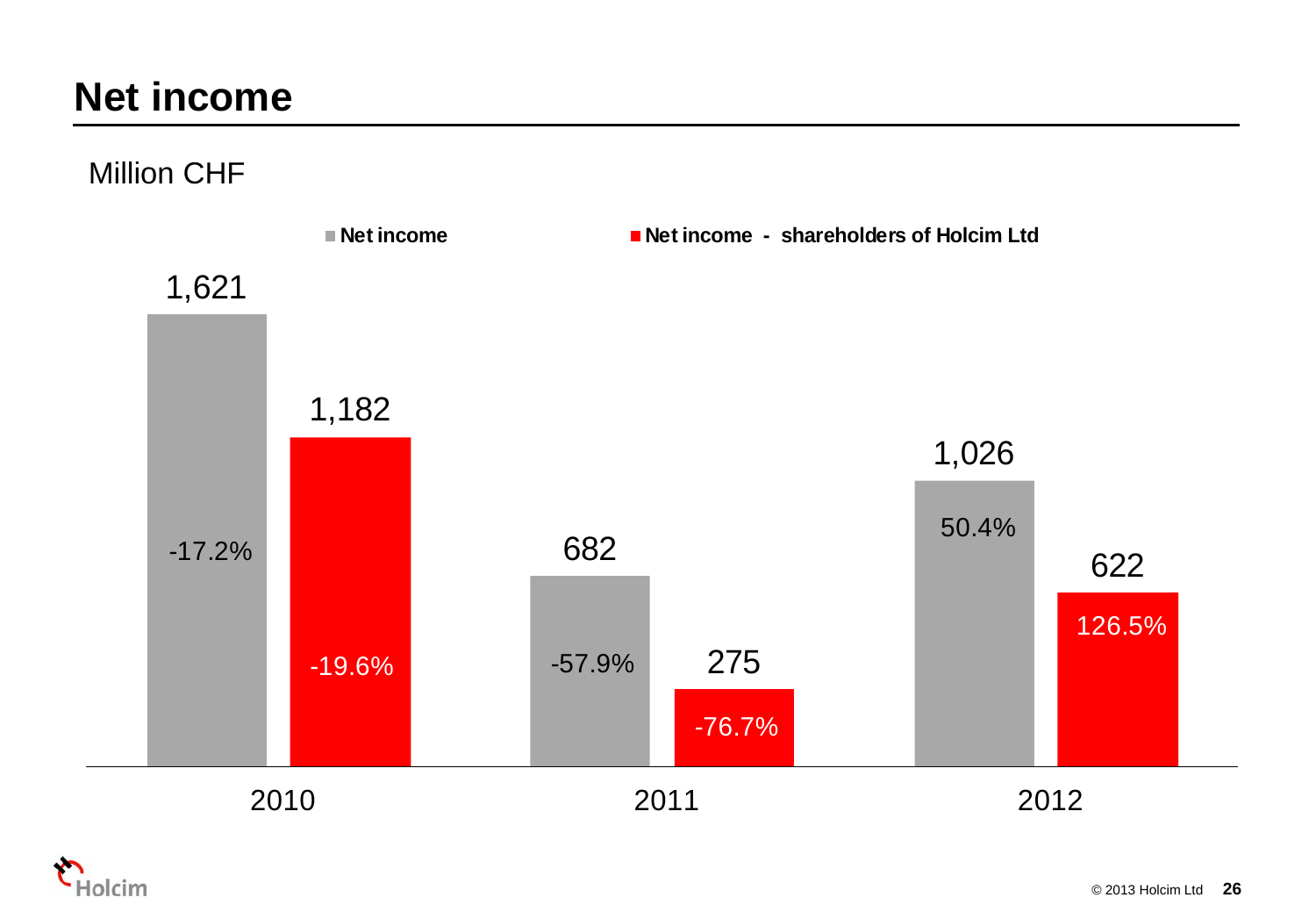### **Cash flow from operating activities**



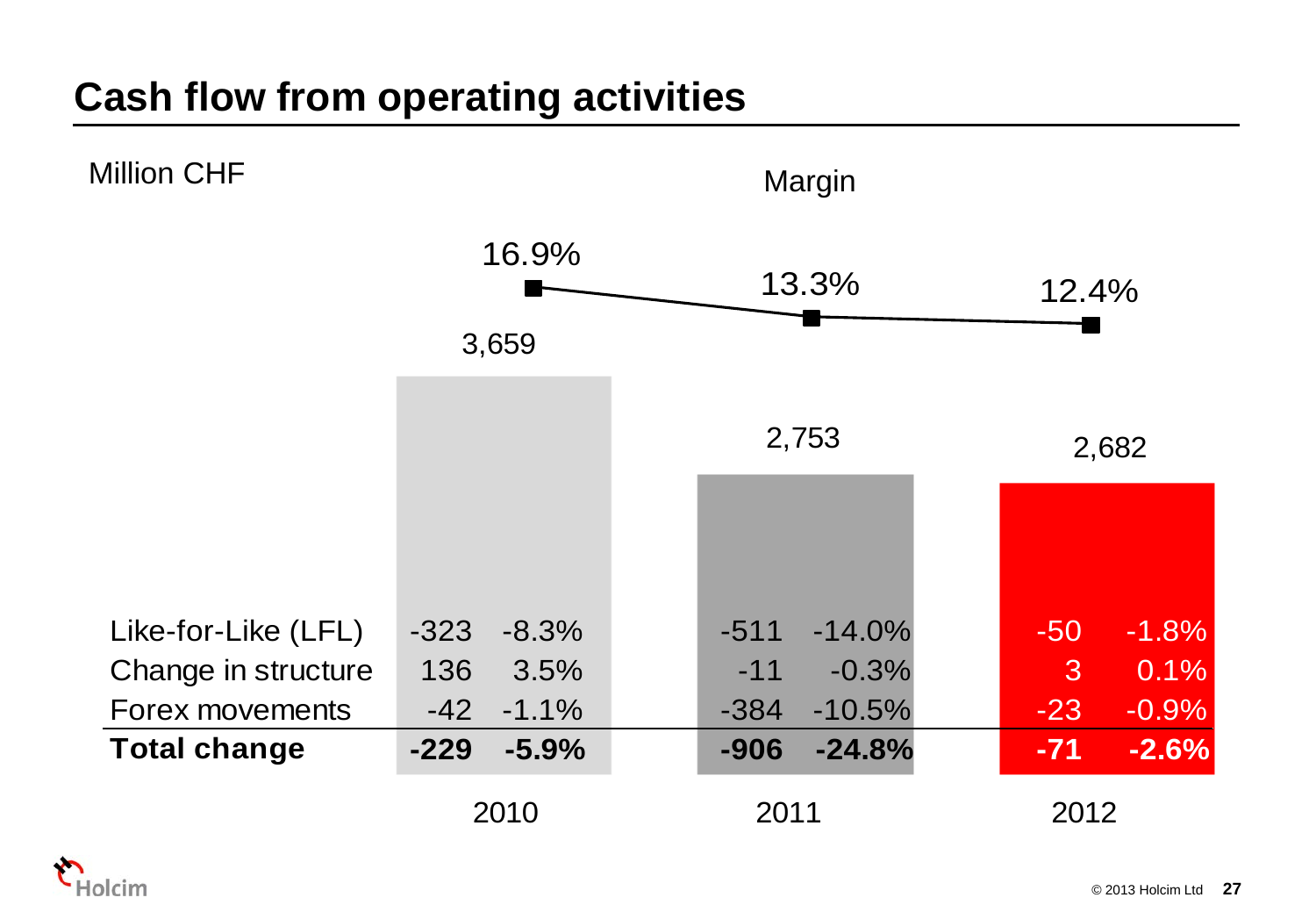### **Statement of cash flows**

| <b>Million CHF</b>                                                               | 2010     | 2011   | 2012   | $+/-$    |
|----------------------------------------------------------------------------------|----------|--------|--------|----------|
| Cash flow from operating activities                                              | 3,659    | 2,753  | 2,682  | $-2.6%$  |
| Net investments to maintain productive<br>capacity and to secure competitiveness | $-410$   | $-752$ | $-805$ | $-7.1\%$ |
| Free cash flow                                                                   | 3,249    | 2,001  | 1,877  | $-6.2%$  |
| <b>Expansion investments</b>                                                     | $-1'182$ | $-886$ | $-814$ | 8.1%     |
| Financial investments net                                                        | 230      | $-153$ | 385    | 351.1%   |
| Dividends paid                                                                   | $-719$   | $-713$ | $-544$ | 23.8%    |
| <b>Financing surplus</b>                                                         | 1,578    | 248    | 903    | 264.0%   |

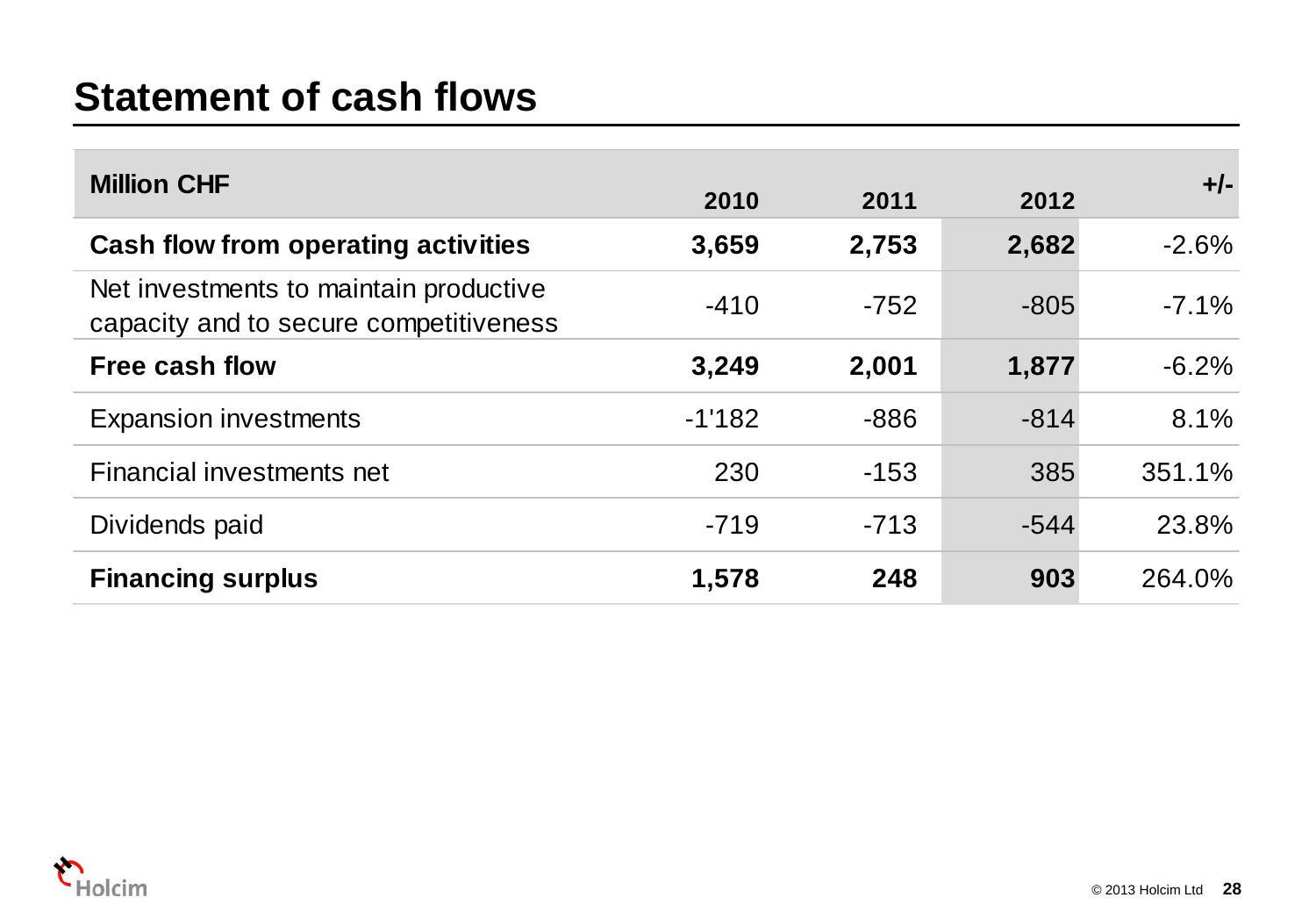### **Financial position**



<sup>1</sup> Net income plus depreciation, amortization and impairment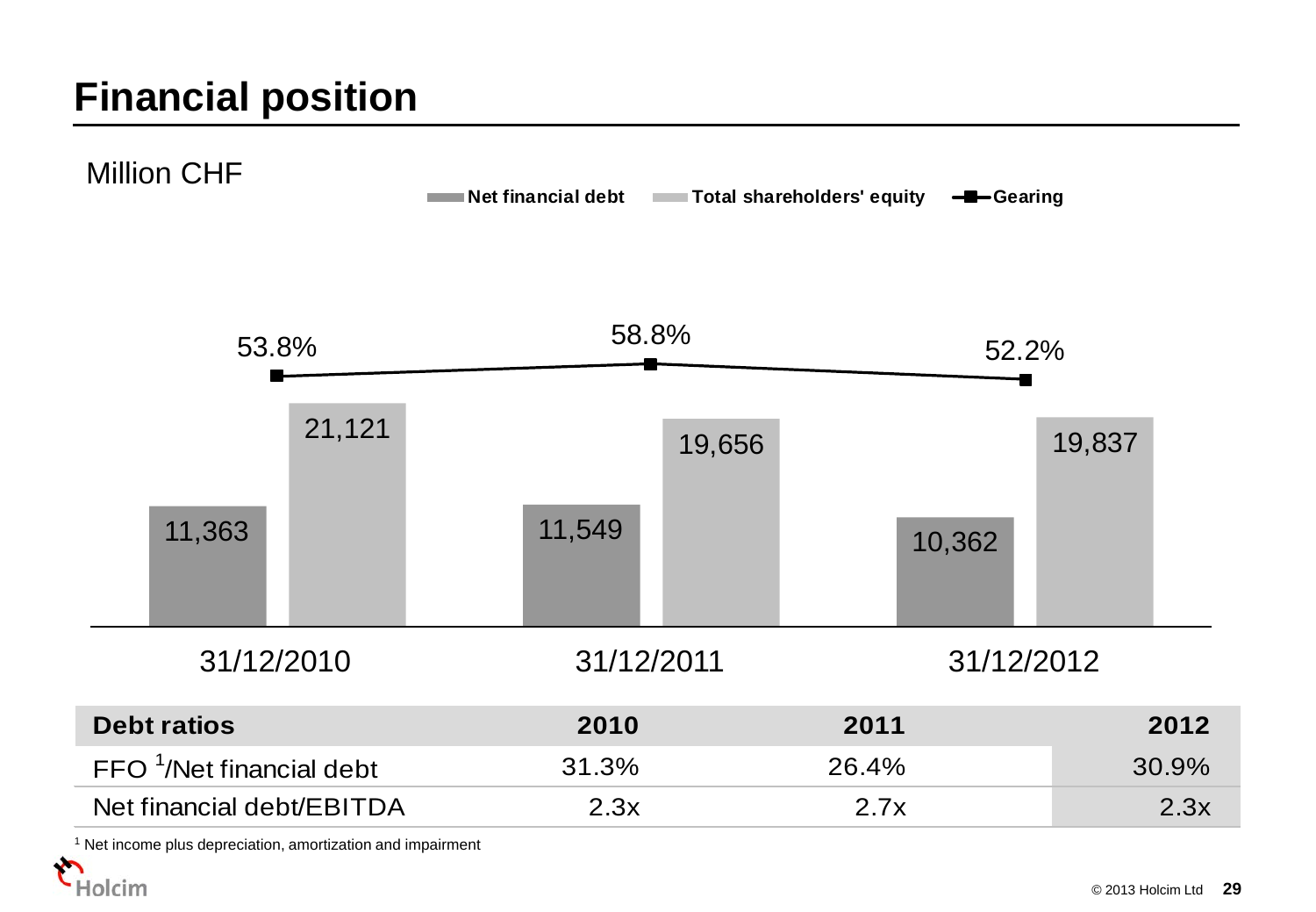## **Financial debt, maturities and liquidity as of Dec 31, 2012**

### **Maturity profile**<sup>1</sup> **(CHF million)**



### Liquidity summary

- Cash + marketable securities: CHF 3,146 million
- Cash + marketable securities + unused committed credit lines: CHF 8,515 million

### Debt summary

- Current financial liabilities<sup>1</sup>: CHF 3,185 million
- Fixed to floating ratio: 55% fixed
- Capital markets 81%; Loans 19%
- Corporate vs. subsidiary debt: 79% corporate
- Ø total maturity: 4.2 years
- CP borrowings: CHF 404 million
- No financial covenants in Corporate credit lines
- ST/LT ratings summary as of February 26, 2013
- S&P Credit Rating: A-2 / BBB, outlook stable
- Fitch Credit Rating: F2 / BBB, outlook stable
- Moody's Credit Rating: P-2 / Baa2, outlook negative

<sup>1</sup> After risk-related adjustments of CHF 414 million from current financial liabilities to long-term financial liabilities

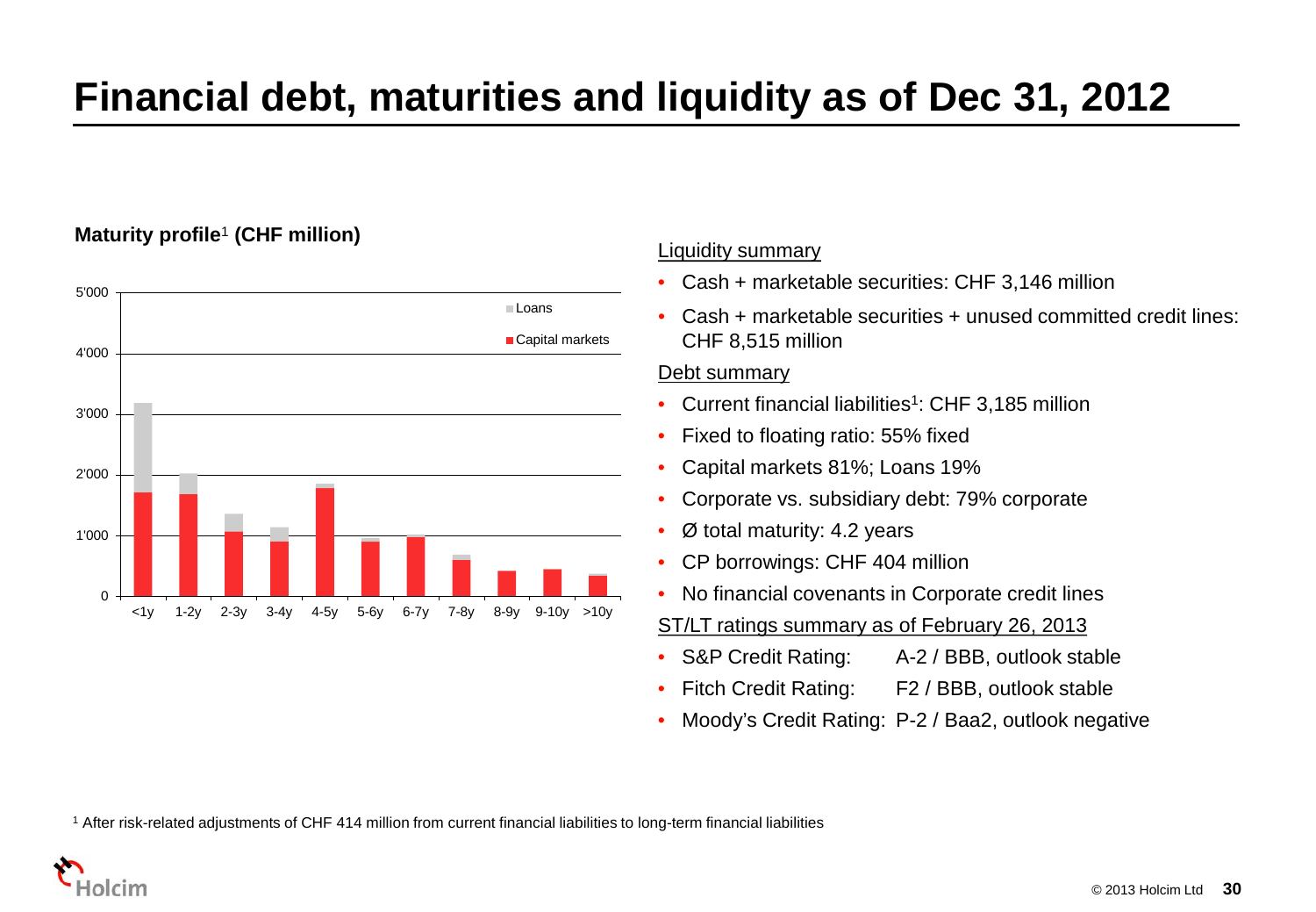## **Outlook for 2013**

- Asia Pacific: Unchanged positive development in Asia, stable Pacific Rim
- Latin America: Higher demand for construction materials
- Europe: Only slight decrease in sales volumes; positive development of construction activity in Russia and Azerbaijan
- North America: Increase in sales volumes in the US and Canada
- Africa Middle East: Muted demand at previous year's level

Turning to operating EBITDA and operating profit, the Board of Directors and Executive Committee expect a further improvement of margins. The Holcim Leadership Journey, which will gain further momentum in all streams as planned, will also contribute to this development. Under similar market conditions, significant organic growth in operating EBITDA and operating profit should be achieved in 2013.

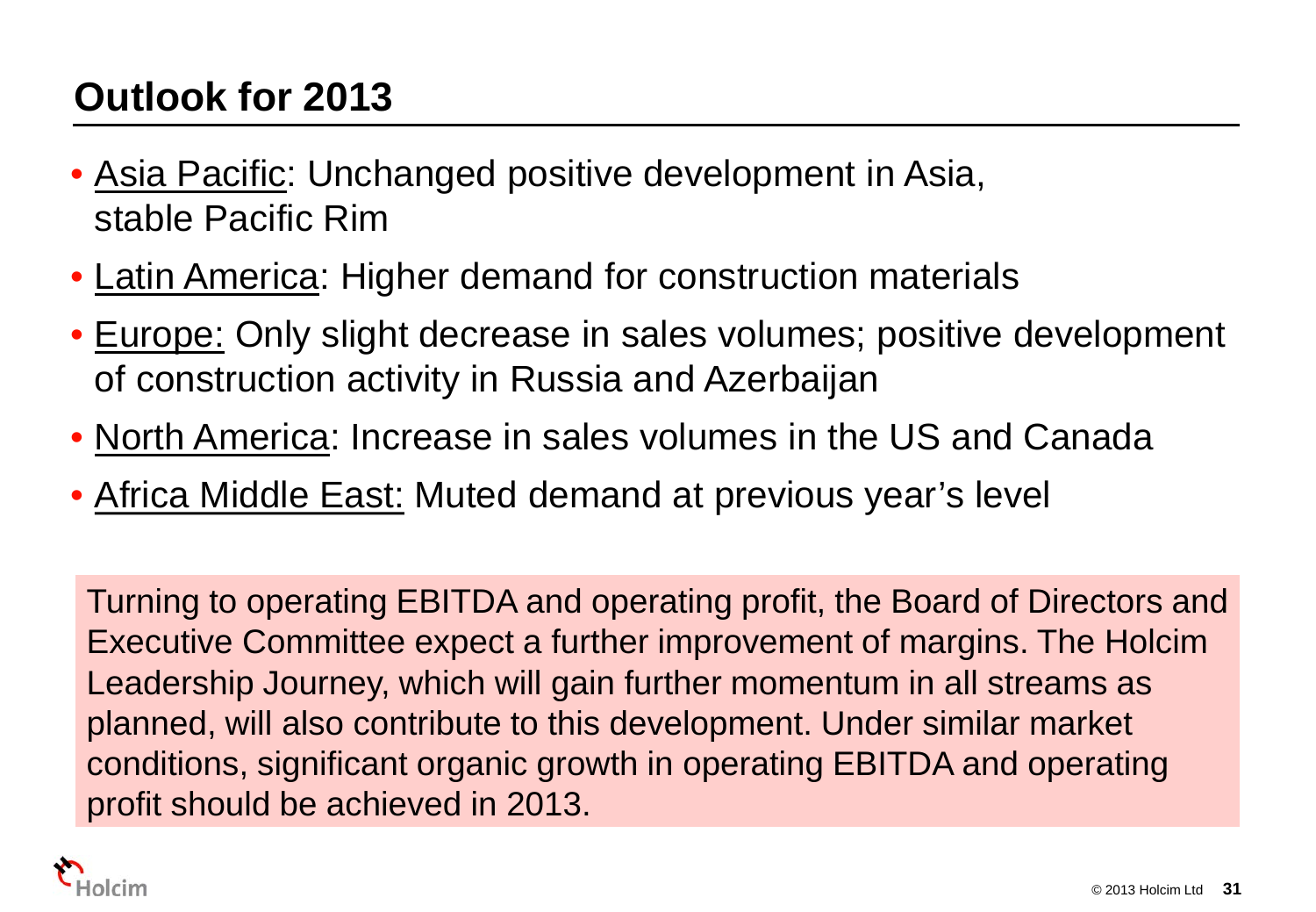### **Cost and capex guidance for 2013**

- Energy costs per tonne of cement produced below CHF 17 per tonne
- Fixed costs to benefit from the measures taken by the Holcim Leadership Journey program
- Average interest rate slightly above the 4.8 percent level recorded in 2012
- Long term expected tax rate of 27 percent
- Maintenance capex of CHF 0.9 billion net
- Expansion capex of CHF 1.5 billion

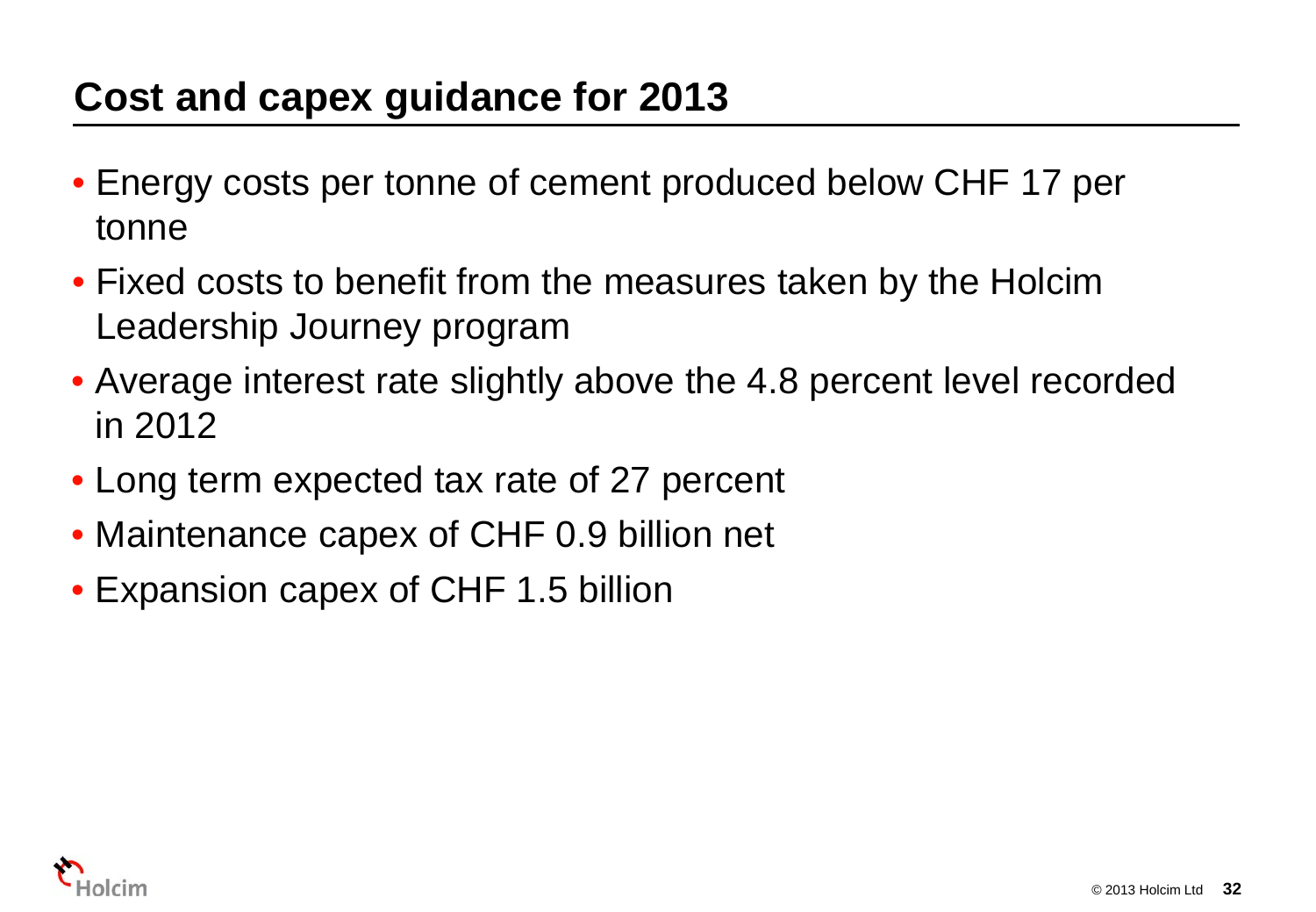### **Asia Pacific – regional overview**

| <b>Million CHF</b>                   |       |       |            | $+/-$      |           |              |
|--------------------------------------|-------|-------|------------|------------|-----------|--------------|
| (if not otherwise stated)            | 2011  | 2012  | <b>LFL</b> | <b>CIS</b> | <b>FX</b> | <b>Total</b> |
| Cement volumes (mt)                  | 75.6  | 79.2  | 4.4%       | 0.3%       |           | 4.7%         |
| - of which mature markets            | 4.7   | 4.7   | 0.5%       | 0.0%       |           | 0.5%         |
| - of which emerging markets          | 70.9  | 74.4  | 4.6%       | 0.4%       |           | 5.0%         |
| Aggregates volumes (mt)              | 29.7  | 27.8  | $-6.3%$    | 0.0%       |           | $-6.2%$      |
| - of which mature markets            | 25.9  | 23.9  | $-7.7%$    | 0.0%       |           | $-7.7%$      |
| - of which emerging markets          | 3.8   | 3.9   | 3.2%       | 0.3%       |           | 3.4%         |
| Ready-mix volumes (mm <sup>3</sup> ) | 13.0  | 12.8  | 0.9%       | $-2.7%$    |           | $-1.8%$      |
| - of which mature markets            | 5.8   | 5.2   | $-3.0%$    | $-6.1%$    |           | $-9.1%$      |
| - of which emerging markets          | 7.2   | 7.5   | 4.0%       | 0.0%       |           | 4.0%         |
| Net sales                            | 8,001 | 8,732 | 11.1%      | $-0.5%$    | $-1.5%$   | 9.1%         |
| - of which mature markets            | 2,431 | 2,613 | 3.6%       | $-1.9%$    | 5.8%      | 7.5%         |
| - of which emerging markets          | 5,570 | 6,118 | 14.4%      | 0.2%       | $-4.7%$   | 9.8%         |
| <b>Operating EBITDA</b>              | 1,700 | 1,876 | 12.6%      | $-0.1%$    | $-2.2%$   | 10.3%        |
| - of which mature markets            | 404   | 429   | $-3.1%$    | 3.7%       | 5.7%      | 6.4%         |
| - of which emerging markets          | 1,297 | 1,446 | 16.1%      | 0.1%       | $-4.6%$   | 11.5%        |
| <b>Operating Profit</b>              | 1,185 | 1,332 | 15.1%      | 0.2%       | $-2.8%$   | 12.5%        |
| - of which mature markets            | 242   | 234   | $-8.3%$    | 0.2%       | 5.2%      | $-3.0%$      |
| - of which emerging markets          | 943   | 1,098 | 21.1%      | 0.2%       | $-4.9%$   | 16.4%        |

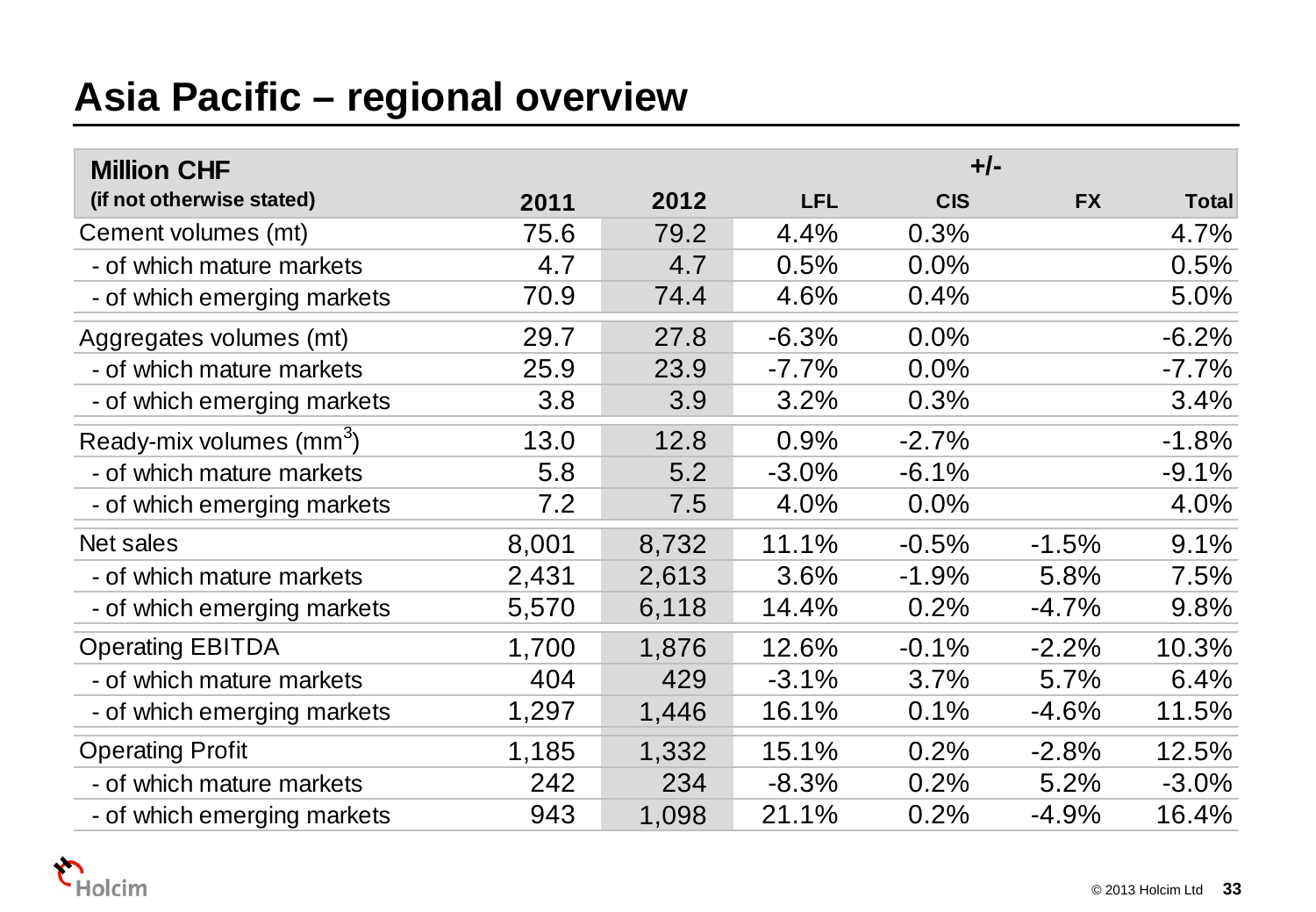### **Latin America – regional overview**

| <b>Million CHF</b>                   |       |       | $+/-$      |            |           |              |
|--------------------------------------|-------|-------|------------|------------|-----------|--------------|
| (if not otherwise stated)            | 2011  | 2012  | <b>LFL</b> | <b>CIS</b> | <b>FX</b> | <b>Total</b> |
| Cement volumes (mt)                  | 24.2  | 24.9  | 3.0%       | $0.0\%$    |           | 3.0%         |
| Aggregates volumes (mt)              | 14.5  | 14.0  | $-3.6%$    | $0.0\%$    |           | $-3.6%$      |
| Ready-mix volumes (mm <sup>3</sup> ) | 11.0  | 10.2  | $-7.9%$    | $0.0\%$    |           | $-7.9%$      |
| Net sales                            | 3,310 | 3,490 | 6.9%       | $-0.9%$    | $-0.6%$   | 5.4%         |
| <b>Operating EBITDA</b>              | 888   | 958   | 7.2%       | $-0.2%$    | 0.8%      | 7.9%         |
| <b>Operating Profit</b>              | 682   | 707   | 2.5%       | $-0.1%$    | 1.3%      | 3.7%         |

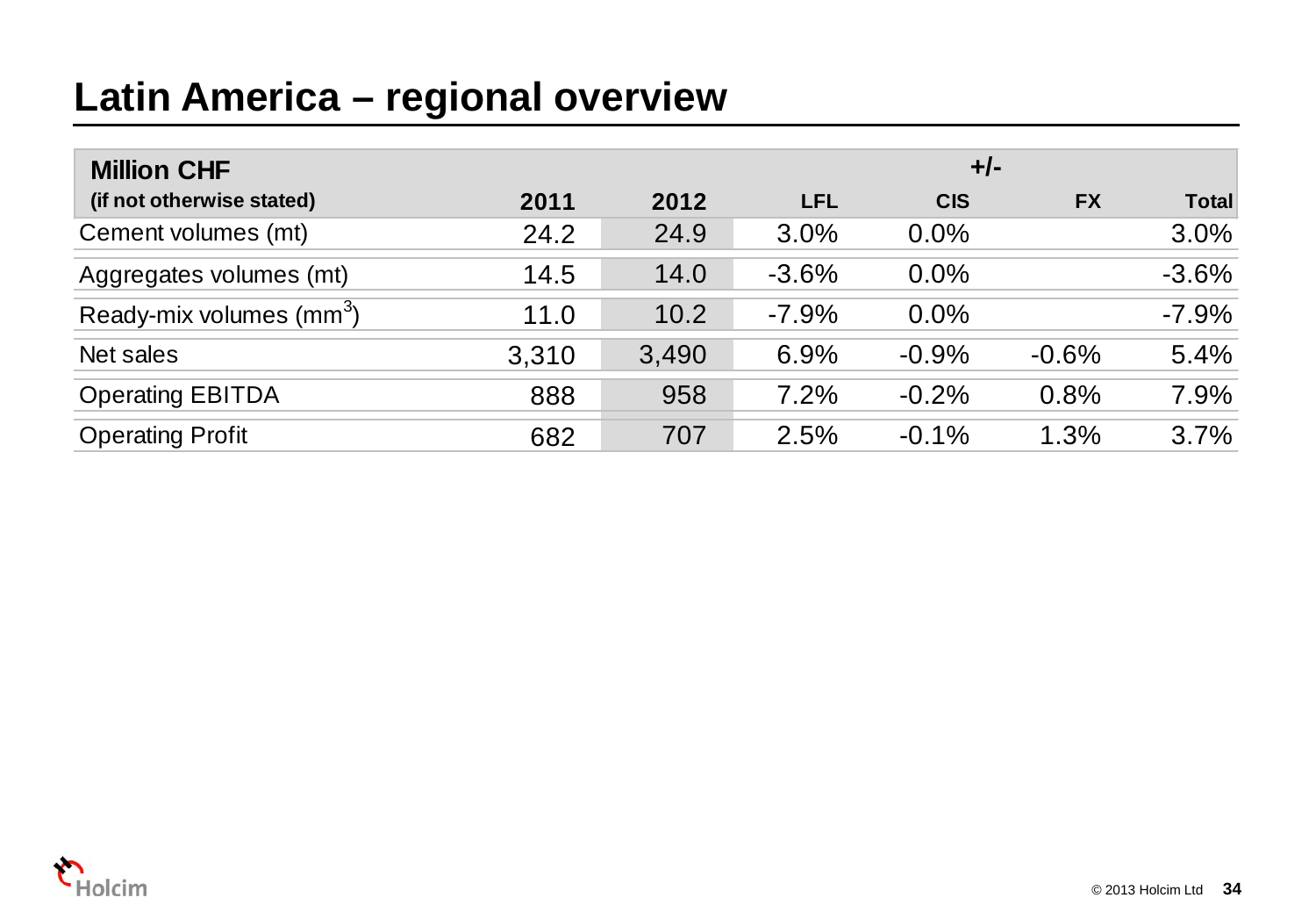### **Europe – regional overview**

| <b>Million CHF</b>                |       |        |            | $+/-$      |           |              |
|-----------------------------------|-------|--------|------------|------------|-----------|--------------|
| (if not otherwise stated)         | 2011  | 2012   | <b>LFL</b> | <b>CIS</b> | <b>FX</b> | <b>Total</b> |
| Cement volumes (mt)               | 26.8  | 26.3   | $-3.9%$    | 2.0%       |           | $-2.0%$      |
| - of which mature markets         | 16.5  | 15.2   | $-7.7\%$   | 0.0%       |           | $-7.7%$      |
| - of which emerging markets       | 10.3  | 11.1   | 2.0%       | 5.1%       |           | 7.1%         |
| Aggregates volumes (mt)           | 83.0  | 74.3   | $-11.1%$   | 0.6%       |           | $-10.5%$     |
| - of which mature markets         | 72.0  | 64.8   | $-10.0\%$  | 0.0%       |           | $-10.0\%$    |
| - of which emerging markets       | 11.0  | 9.5    | $-18.8%$   | 4.7%       |           | $-14.1%$     |
| Ready-mix volumes $\text{(mm}^3)$ | 16.1  | 14.7   | $-8.8%$    | 0.2%       |           | $-8.6%$      |
| - of which mature markets         | 14.2  | 12.9   | $-8.5%$    | $-0.5%$    |           | $-8.9%$      |
| - of which emerging markets       | 1.9   | 1.8    | $-10.9%$   | 5.0%       |           | $-5.8\%$     |
| Net sales                         | 6,122 | 5,809  | $-5.0%$    | 0.2%       | $-0.3%$   | $-5.1%$      |
| - of which mature markets         | 5,026 | 4,643  | $-7.3%$    | $-0.6%$    | 0.3%      | $-7.6%$      |
| - of which emerging markets       | 1,096 | 1,166  | 5.3%       | 3.9%       | $-2.8%$   | 6.4%         |
| <b>Operating EBITDA</b>           | 930   | 627    | $-32.8%$   | 0.4%       | $-0.3%$   | $-32.6%$     |
| - of which mature markets         | 640   | 329    | $-49.0%$   | 0.1%       | 0.3%      | $-48.6%$     |
| - of which emerging markets       | 290   | 298    | 3.2%       | 1.2%       | $-1.7%$   | 2.7%         |
| <b>Operating Profit</b>           | 47    | $-360$ | n.m.       | n.m.       | n.m.      | n.m.         |
| - of which mature markets         | $-12$ | $-451$ | n.m.       | n.m.       | n.m.      | n.m.         |
| - of which emerging markets       | 58    | 90     | n.m.       | n.m.       | n.m.      | n.m.         |

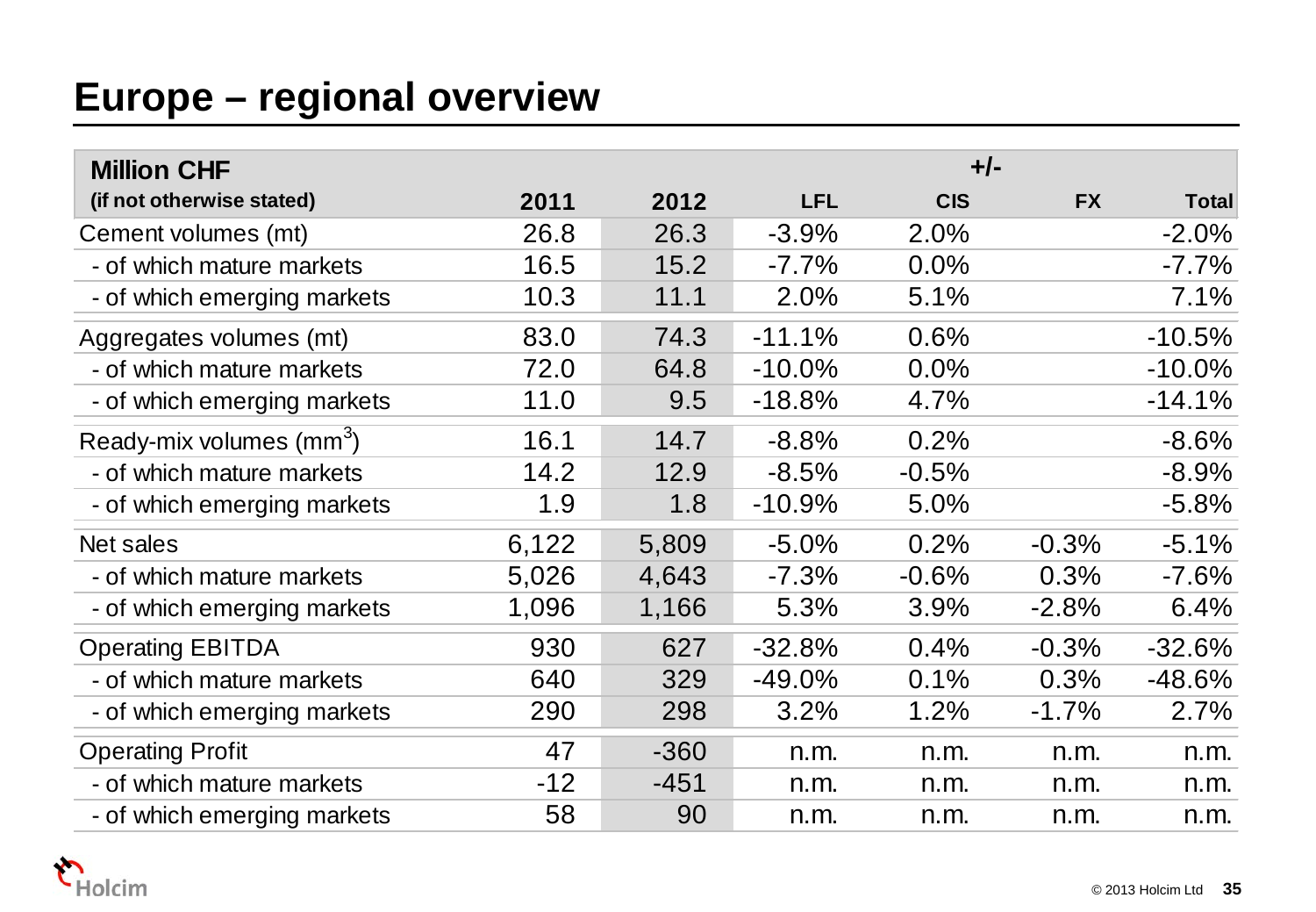### **North America – regional overview**

| <b>Million CHF</b>                   |                |       | $+/-$      |            |           |              |
|--------------------------------------|----------------|-------|------------|------------|-----------|--------------|
| (if not otherwise stated)            | 2011           | 2012  | <b>LFL</b> | <b>CIS</b> | <b>FX</b> | <b>Total</b> |
| Cement volumes (mt)                  | 11.4           | 12.0  | 5.0%       | 0.0%       |           | 5.0%         |
| Aggregates volumes (mt)              | 43.5           | 41.3  | $-7.3%$    | 2.2%       |           | $-5.2%$      |
| Ready-mix volumes (mm <sup>3</sup> ) | 7.1            | 8.1   | 8.7%       | 5.5%       |           | 14.2%        |
| Net sales                            | 2,987          | 3,276 | 3.3%       | 1.4%       | 5.0%      | 9.7%         |
| <b>Operating EBITDA</b>              | 346            | 480   | 32.4%      | 0.2%       | 6.2%      | 38.8%        |
| <b>Operating Profit</b>              | $\overline{0}$ | 165   | n.m.       | n.m.       | n.m.      | n.m.         |

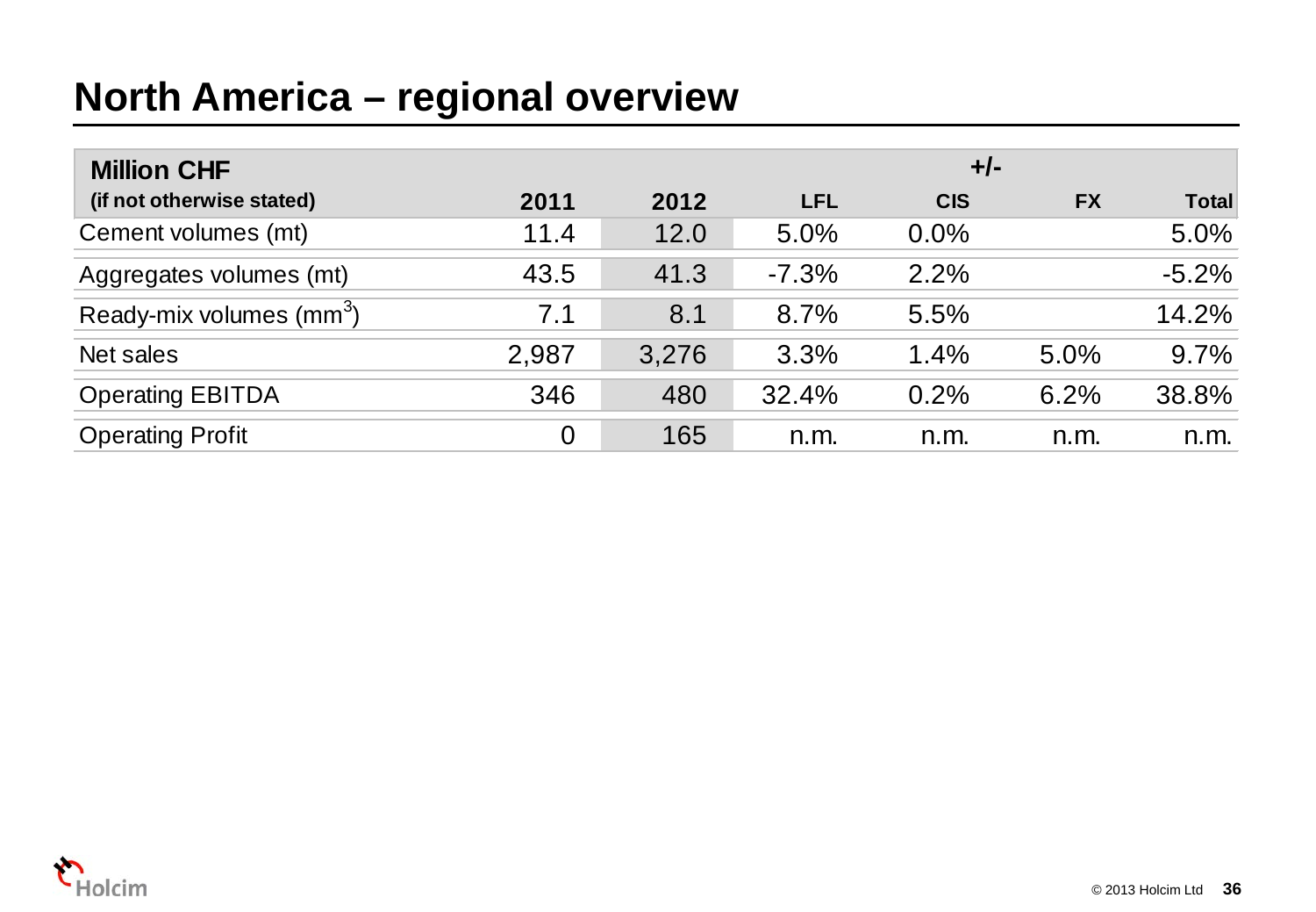### **Africa Middle East – regional overview**

| <b>Million CHF</b>                   |      |      | $+/-$      |            |           |              |
|--------------------------------------|------|------|------------|------------|-----------|--------------|
| (if not otherwise stated)            | 2011 | 2012 | <b>LFL</b> | <b>CIS</b> | <b>FX</b> | <b>Total</b> |
| Cement volumes (mt)                  | 8.7  | 8.4  | $-4.4%$    | $0.0\%$    |           | $-4.4%$      |
| Aggregates volumes (mt)              | 2.3  | 2.3  | 1.3%       | $0.0\%$    |           | 1.3%         |
| Ready-mix volumes (mm <sup>3</sup> ) | 1.1  | 1.1  | $-2.0%$    | 0.0%       |           | $-2.0%$      |
| Net sales                            | 959  | 947  | $-1.4%$    | $-0.3%$    | 0.4%      | $-1.3%$      |
| <b>Operating EBITDA</b>              | 312  | 278  | $-11.1%$   | 0.2%       | $-0.1%$   | $-11.0%$     |
| <b>Operating Profit</b>              | 262  | 219  | $-16.4%$   | 0.4%       | $-0.3%$   | $-16.3%$     |

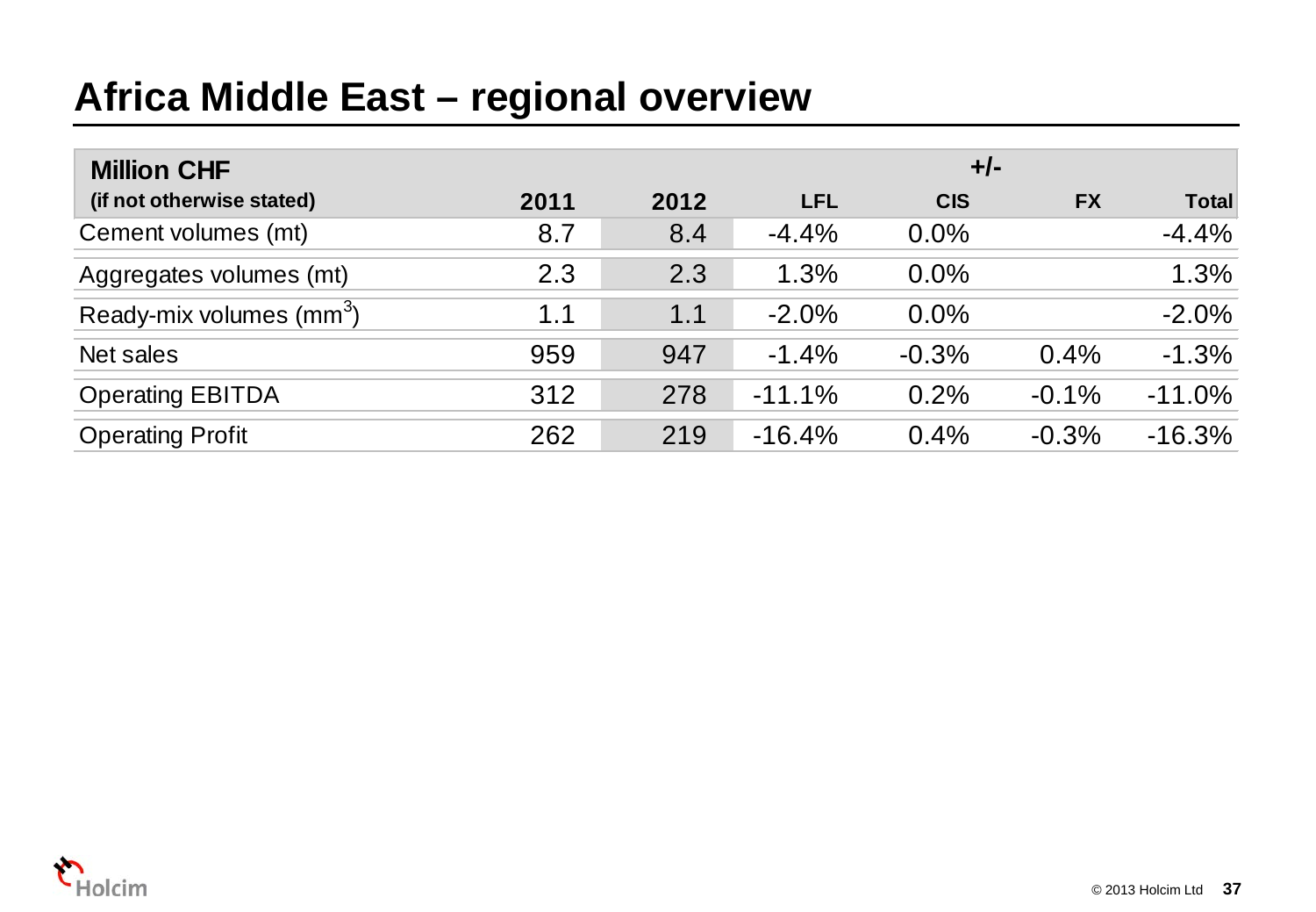### **Financial indicators**

| <b>Financial indicators</b>                       | 2010       | 2011       | 2012       | Target         |
|---------------------------------------------------|------------|------------|------------|----------------|
| Operating EBITDA margin (%) for:                  |            |            |            |                |
| Cementitious materials                            | 26.9       | 24.3       | 24.3       | 33             |
| Aggregates<br>$\blacksquare$                      | 21.2       | 20.7       | 15.7       | 27             |
| Other construction materials and services         | 2.8        | 2.5        | 1.8        | 8              |
| <b>ROE</b> (%)                                    | 6.4        | 1.6        | 3.7        | $13 - 15$      |
| RONOA (%)                                         | 8.4        | 6.6        | 6.4        | $15 - 18$      |
| Funds from operations/Net financial debt (%)      | 31.3       | 26.4       | 30.9       | > 25           |
| Net financial debt/EBITDA (X)                     | 2.3        | 2.7        | 2.3        | < 2.8          |
| EBITDA net interest coverage (X)                  | 6.1        | 4.2        | 7.0        | > 5            |
| EBIT net interest coverage (X)                    | 3.7        | 2.2        | 3.6        | > 3            |
|                                                   |            |            |            |                |
| Long-term corporate credit rating (February 2013) | 2010       | 2011       | 2012       | <b>Current</b> |
| <b>Standard &amp; Poor's</b>                      | <b>BBB</b> | <b>BBB</b> | <b>BBB</b> | <b>BBB</b>     |
| <b>Fitch</b>                                      | <b>BBB</b> | <b>BBB</b> | <b>BBB</b> | <b>BBB</b>     |
| Moody's                                           | Baa2       | Baa2       | Baa2       | Baa2           |

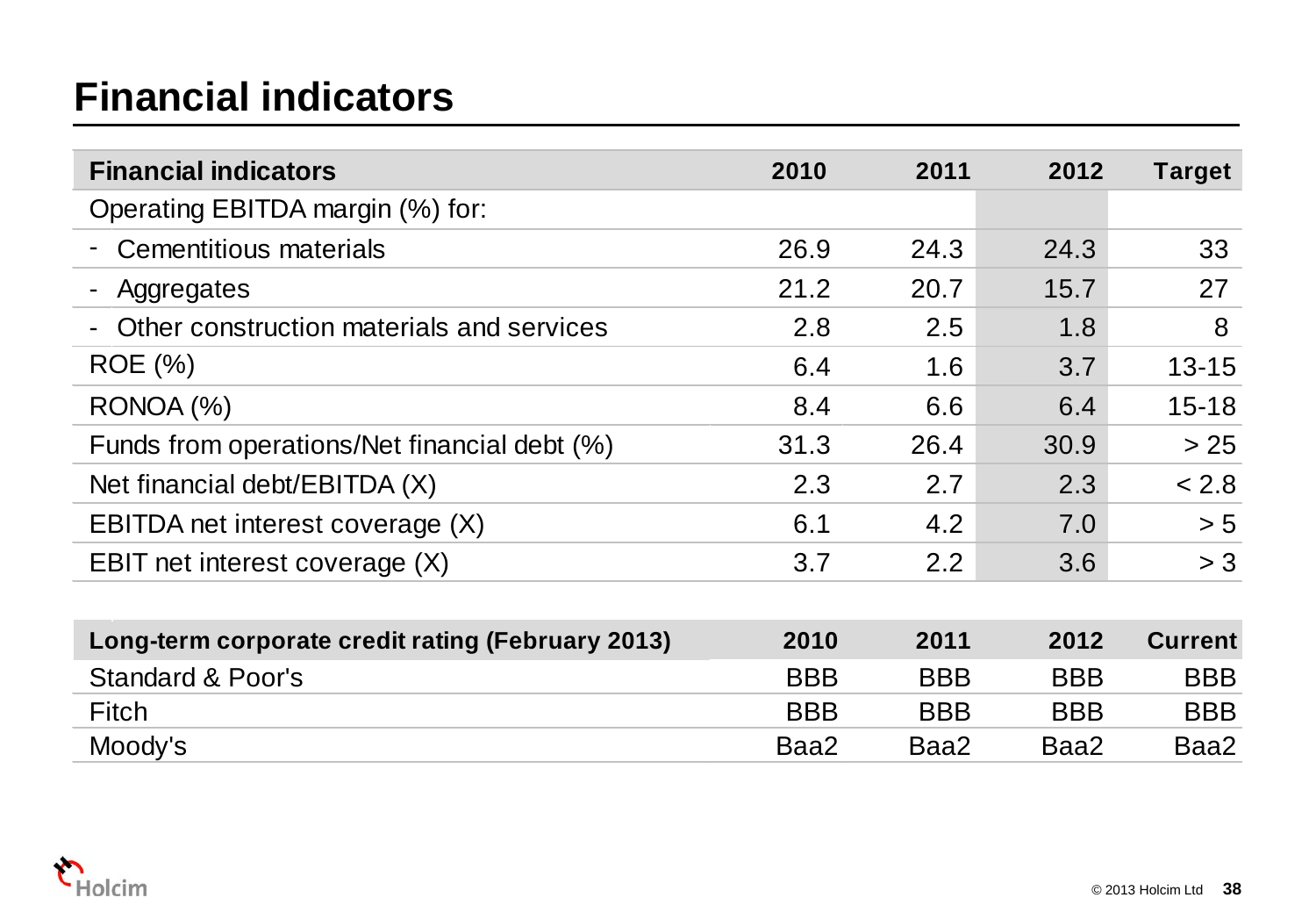|                           | <b>Domestic cement prices</b><br>$\triangle$ 2011/2012 * | <b>Domestic clinker and</b><br>cement volumes<br>$\triangle$ 2011/2012 $^*$ |
|---------------------------|----------------------------------------------------------|-----------------------------------------------------------------------------|
| Asia Pacific <sup>1</sup> | 8.2%                                                     | 4.4%                                                                        |
| India                     | 12.3%                                                    | 3.1%                                                                        |
| Sri Lanka                 | 13.2%                                                    | 5.9%                                                                        |
| Bangladesh                | 15.0%                                                    | 6.4%                                                                        |
| <b>Thailand</b>           | $-5.2%$                                                  | 15.6%                                                                       |
| Vietnam                   | $-0.2%$                                                  | $-12.8%$                                                                    |
| Malaysia                  | $-10.0\%$                                                | 6.4%                                                                        |
| Indonesia                 | 8.7%                                                     | 14.7%                                                                       |
| Philippines               | 4.3%                                                     | 20.7%                                                                       |
| Australia                 | 0.7%                                                     | $-0.1%$                                                                     |
| New Zealand               | $-2.0%$                                                  | 7.3%                                                                        |

\* If not otherwise indicated calculation based on local currencies 1 Weighted average like-for-like

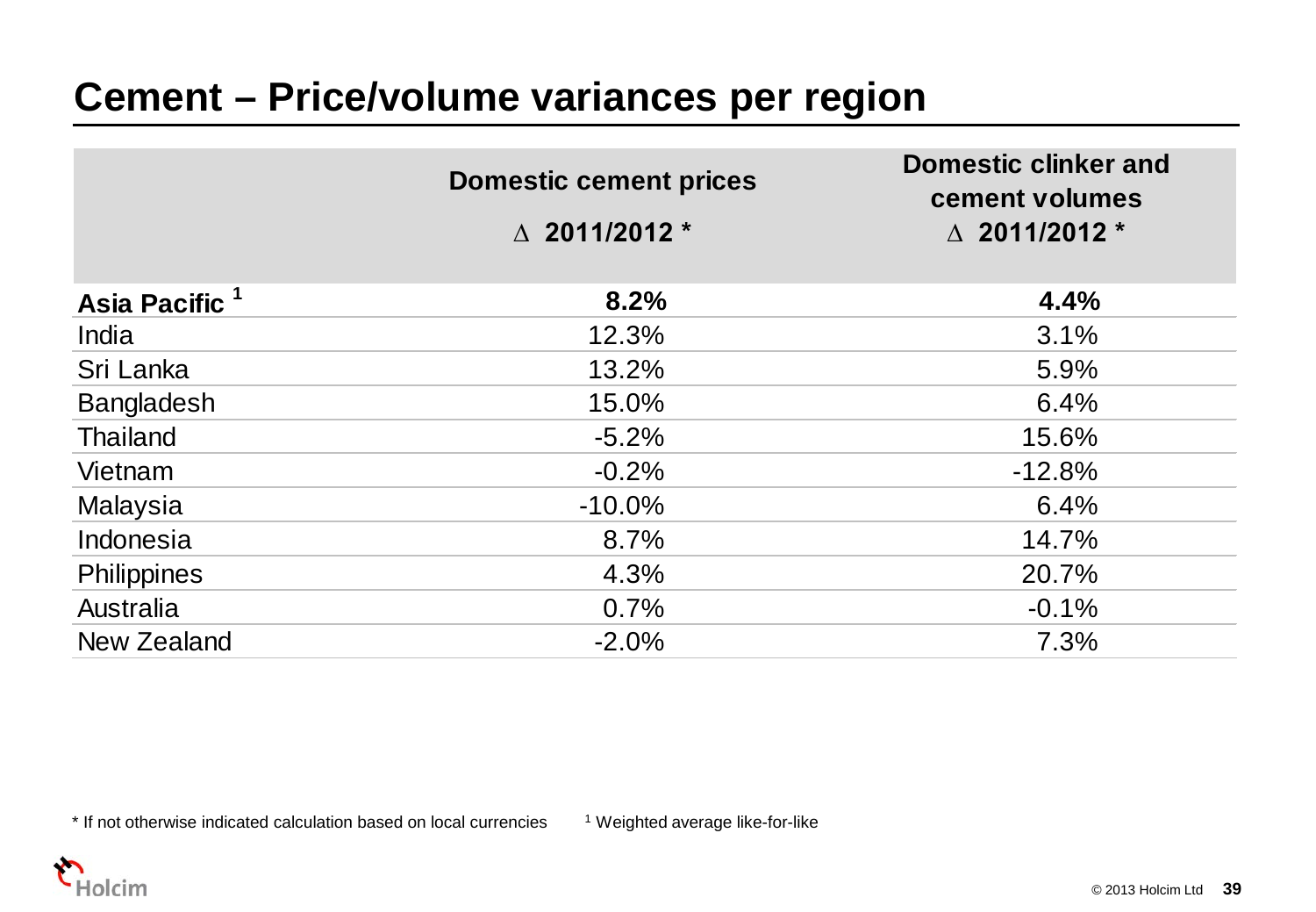|                            | <b>Domestic cement prices</b> | <b>Domestic clinker and</b><br>cement volumes |
|----------------------------|-------------------------------|-----------------------------------------------|
|                            | $\triangle$ 2011/2012 *       | $\triangle$ 2011/2012 $^*$                    |
| Latin America <sup>1</sup> | 6.1%                          | 3.0%                                          |
| <b>Mexico</b>              | 2.4%                          | 3.3%                                          |
| El Salvador                | $5.3\%$ 2                     | 5.1%                                          |
| Costa Rica                 | $-4.3\%$ 2                    | 10.7%                                         |
| Nicaragua                  | $4.1\%$ <sup>2</sup>          | 13.2%                                         |
| Colombia                   | 20.3%                         | 3.3%                                          |
| Ecuador                    | $4.7\%$ <sup>2</sup>          | 7.9%                                          |
| <b>Brazil</b>              | 1.3%                          | 4.5%                                          |
| Chile                      | $-0.4%$                       | 0.1%                                          |
| Argentina                  | 21.9%                         | $-10.8%$                                      |

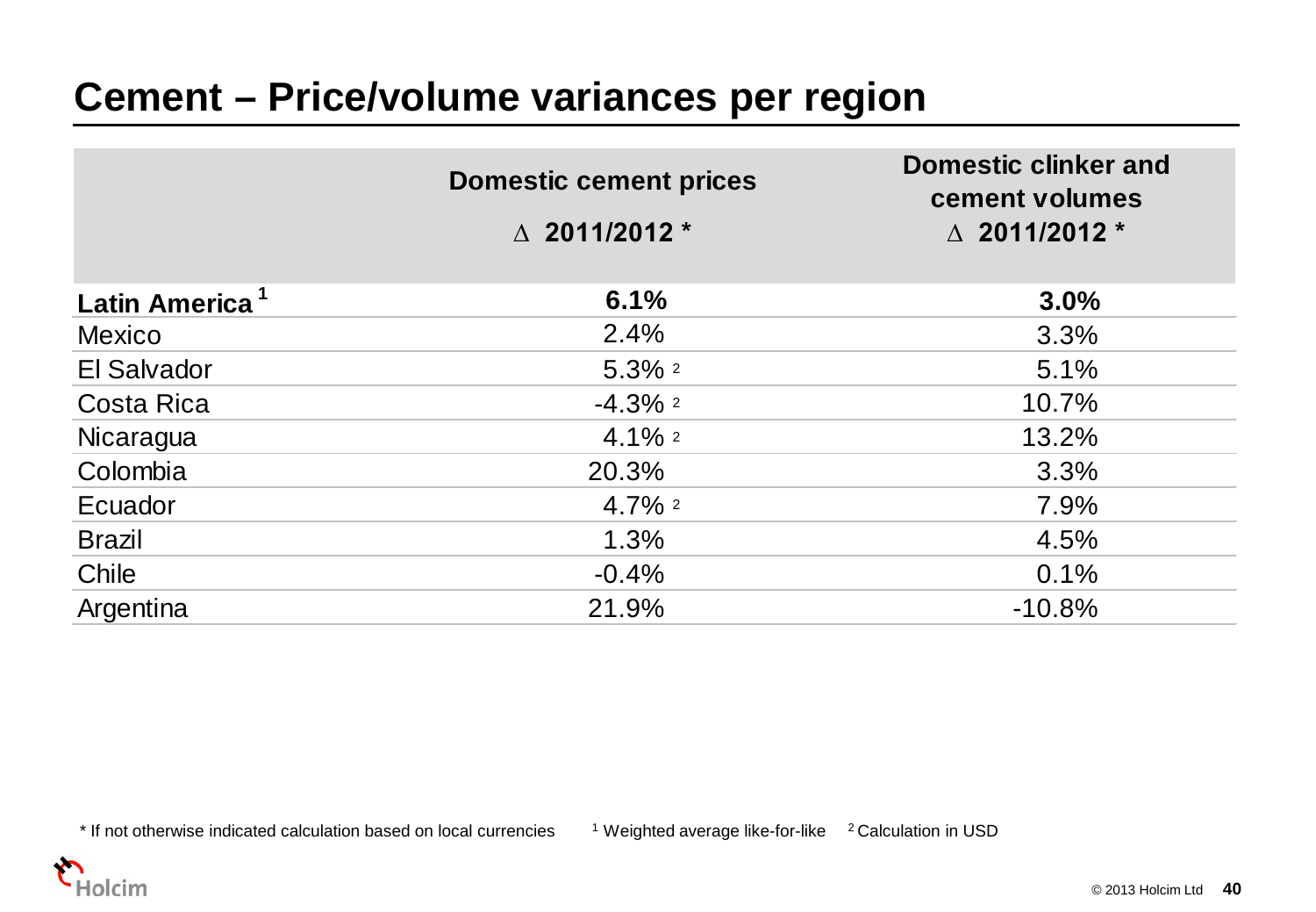|                       | <b>Domestic cement prices</b> | <b>Domestic clinker and</b><br>cement volumes |
|-----------------------|-------------------------------|-----------------------------------------------|
|                       | $\triangle$ 2011/2012 $^*$    | $\triangle$ 2011/2012 *                       |
|                       | 1.3%                          |                                               |
| Europe <sup>1</sup>   |                               | $-3.9%$                                       |
| <b>Belgium</b>        | $-1.3%$                       | $-7.9%$                                       |
| France                | 0.4%                          | $-9.8%$                                       |
| Germany               | $-1.4%$                       | $-10.0%$                                      |
| Switzerland           | $-3.8%$                       | $-8.5%$                                       |
| <b>Italy</b>          | 20.0%                         | $-19.0%$                                      |
| Hungary               | 5.6%                          | $-10.7%$                                      |
| <b>Czech Republic</b> | $-5.9%$                       | $-5.8%$                                       |
| Slovakia              | $-1.8%$                       | $-20.3%$                                      |
| Croatia               | $-0.7%$                       | $-12.4%$                                      |
| Romania               | 2.3%                          | $-3.6%$                                       |
| <b>Bulgaria</b>       | 4.0%                          | $-21.7%$                                      |
| Serbia                | 14.9%                         | $-4.9%$                                       |
| <b>Russia</b>         | 4.6%                          | 23.3%                                         |
| Azerbaijan            | 0.6%                          | 30.4%                                         |
| Spain                 | 0.7%                          | $-35.0%$                                      |

\* If not otherwise indicated calculation based on local currencies 1 Weighted average like-for-like

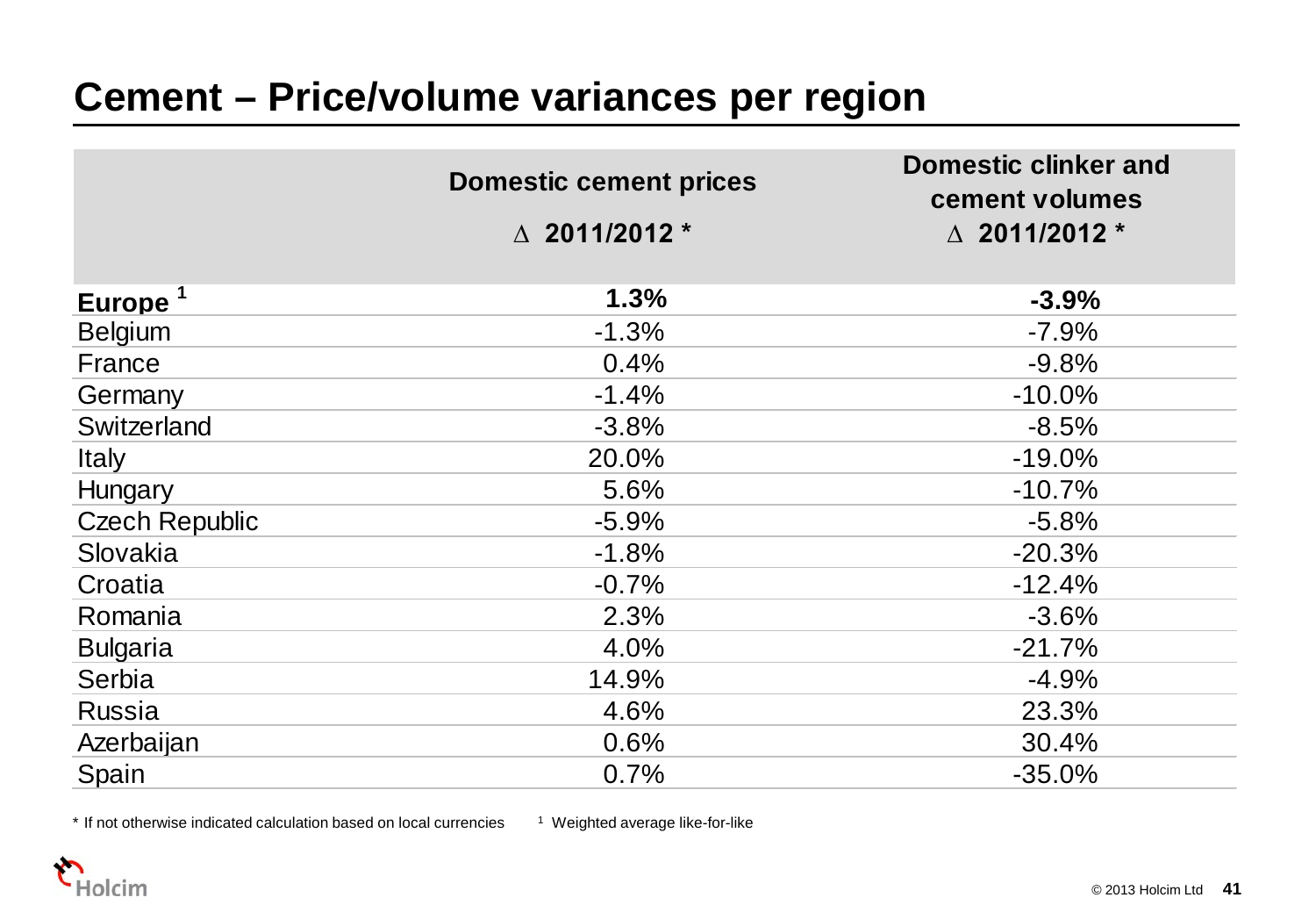|                                 | <b>Domestic cement prices</b> | <b>Domestic clinker and</b><br>cement volumes |
|---------------------------------|-------------------------------|-----------------------------------------------|
|                                 | $\triangle$ 2011/2012 *       | $\triangle$ 2011/2012 *                       |
| North America <sup>1</sup>      | 2.8%                          | 5.0%                                          |
| Canada                          | $-0.6%$                       | 7.1%                                          |
| <b>USA</b>                      | 3.6%                          | 4.5%                                          |
| Africa Middle East <sup>1</sup> | 2.5%                          | $-4.4%$                                       |
| <b>Morocco</b>                  | $-2.5%$                       | $-6.4%$                                       |
| Lebanon $^2$                    |                               |                                               |
| <b>Indian Ocean</b>             | 8.2%                          | $-5.9%$                                       |
| <b>Ivory Coast</b>              | $-0.4%$                       | 29.0%                                         |
| Guinea                          | 5.4%                          | $-16.9%$                                      |
| Group <sup>1</sup>              | 5.4%                          | 2.0%                                          |

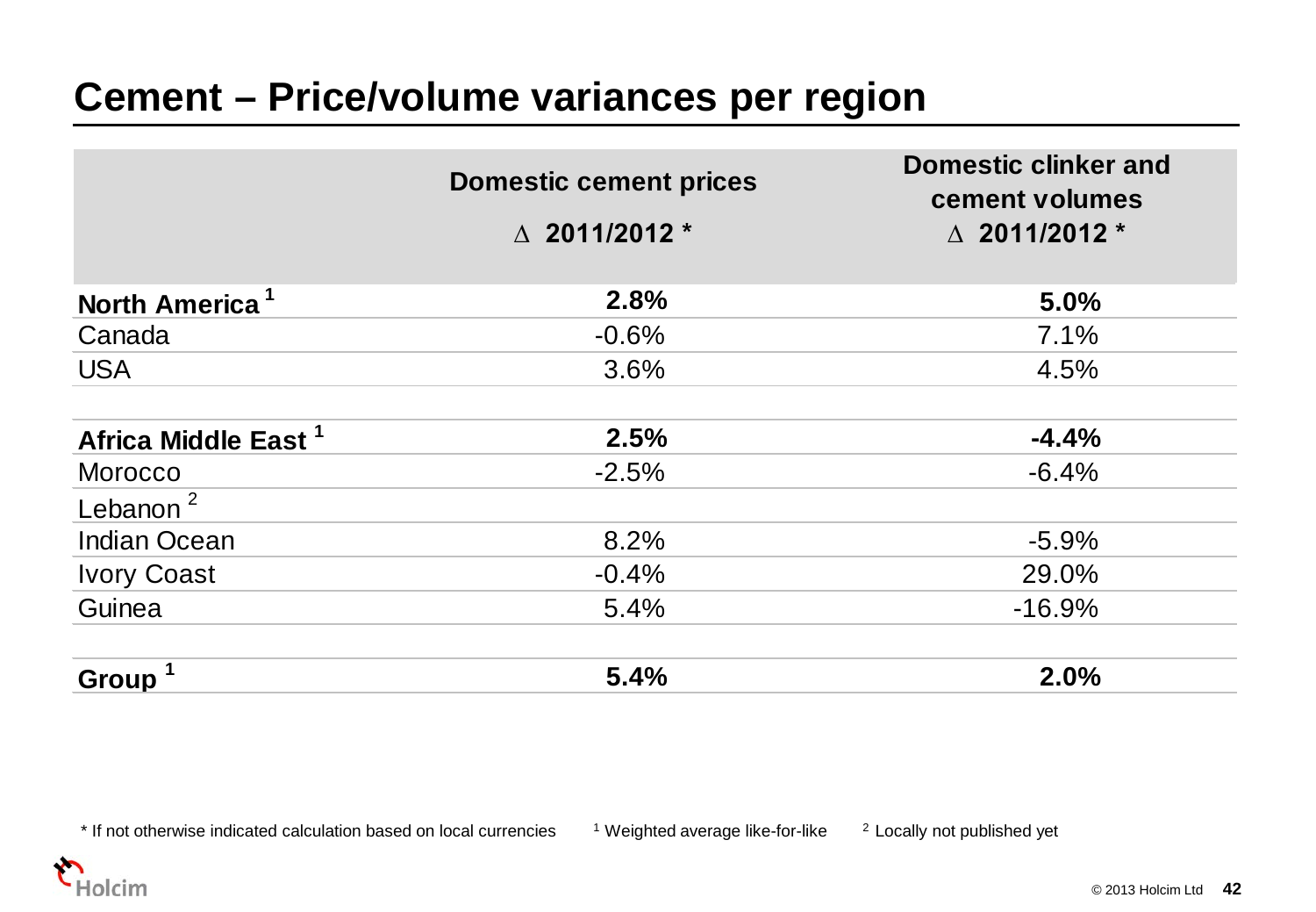### **Aggregates – Price/volume variances per region**

|                            | <b>Domestic aggregates</b><br>prices<br>$\land$ 2011/2012 * | <b>Domestic aggregates</b><br>volumes<br>$\triangle$ 2011/2012 * |
|----------------------------|-------------------------------------------------------------|------------------------------------------------------------------|
| Asia Pacific <sup>1</sup>  | 11.9%                                                       | $-6.3%$                                                          |
| Indonesia                  | 16.1%                                                       | 0.4%                                                             |
| Australia                  | 14.1%                                                       | $-8.1%$                                                          |
| Latin America <sup>1</sup> | 0.5%                                                        | $-3.6%$                                                          |
| <b>Mexico</b>              | $-4.0%$                                                     | 0.9%                                                             |
| <b>Brazil</b>              | 5.1%                                                        | 1.9%                                                             |

\* If not otherwise indicated calculation based on local currencies <sup>1</sup> Weighted average like-for-like

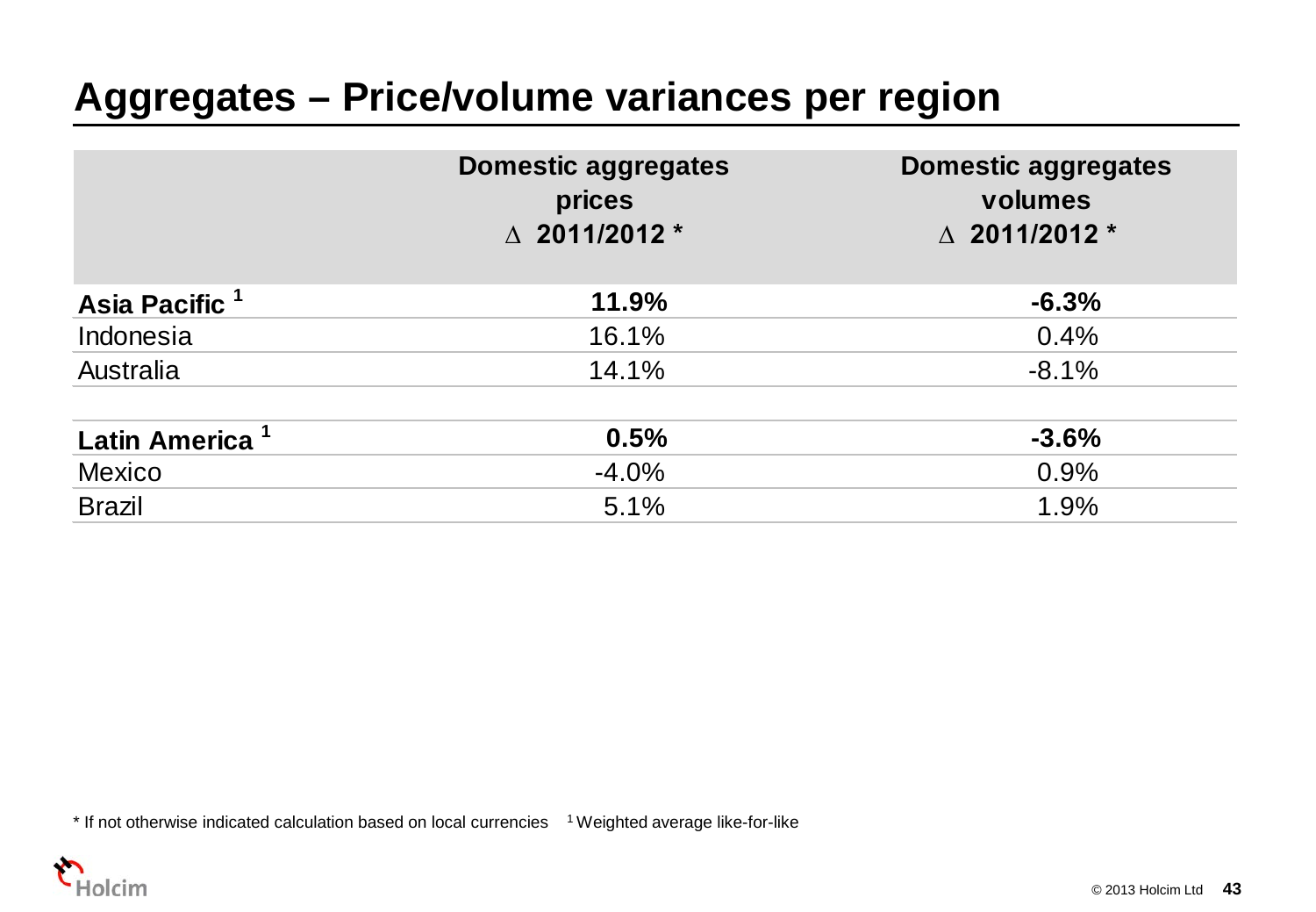### **Aggregates – Price/volume variances per region**

|                            | <b>Domestic aggregates</b><br>prices<br>$\triangle$ 2011/2012 * | <b>Domestic aggregates</b><br>volumes<br>$\triangle$ 2011/2012 * |
|----------------------------|-----------------------------------------------------------------|------------------------------------------------------------------|
| Europe <sup>1</sup>        | 4.1%                                                            | $-11.1%$                                                         |
| <b>United Kingdom</b>      | 1.1%                                                            | $-6.9%$                                                          |
| <b>Belgium</b>             | $-1.2%$                                                         | $-4.3%$                                                          |
| France                     | 5.6%                                                            | $-6.0%$                                                          |
| Germany                    | 6.5%                                                            | 3.2%                                                             |
| Switzerland                | 2.4%                                                            | $-12.9%$                                                         |
| <b>Italy</b>               | 2.5%                                                            | $-30.1%$                                                         |
| Romania                    | 2.0%                                                            | 1.1%                                                             |
| <b>Bulgaria</b>            | $-2.5%$                                                         | $-10.6%$                                                         |
| Spain                      | 3.6%                                                            | $-42.1%$                                                         |
| North America <sup>1</sup> | 4.8%                                                            | $-7.3%$                                                          |
| Canada                     | 2.8%                                                            | $-4.8%$                                                          |
| <b>United States</b>       | 5.2%                                                            | $-5.4%$                                                          |

\* If not otherwise indicated calculation based on local currencies 1 Weighted average like-for-like

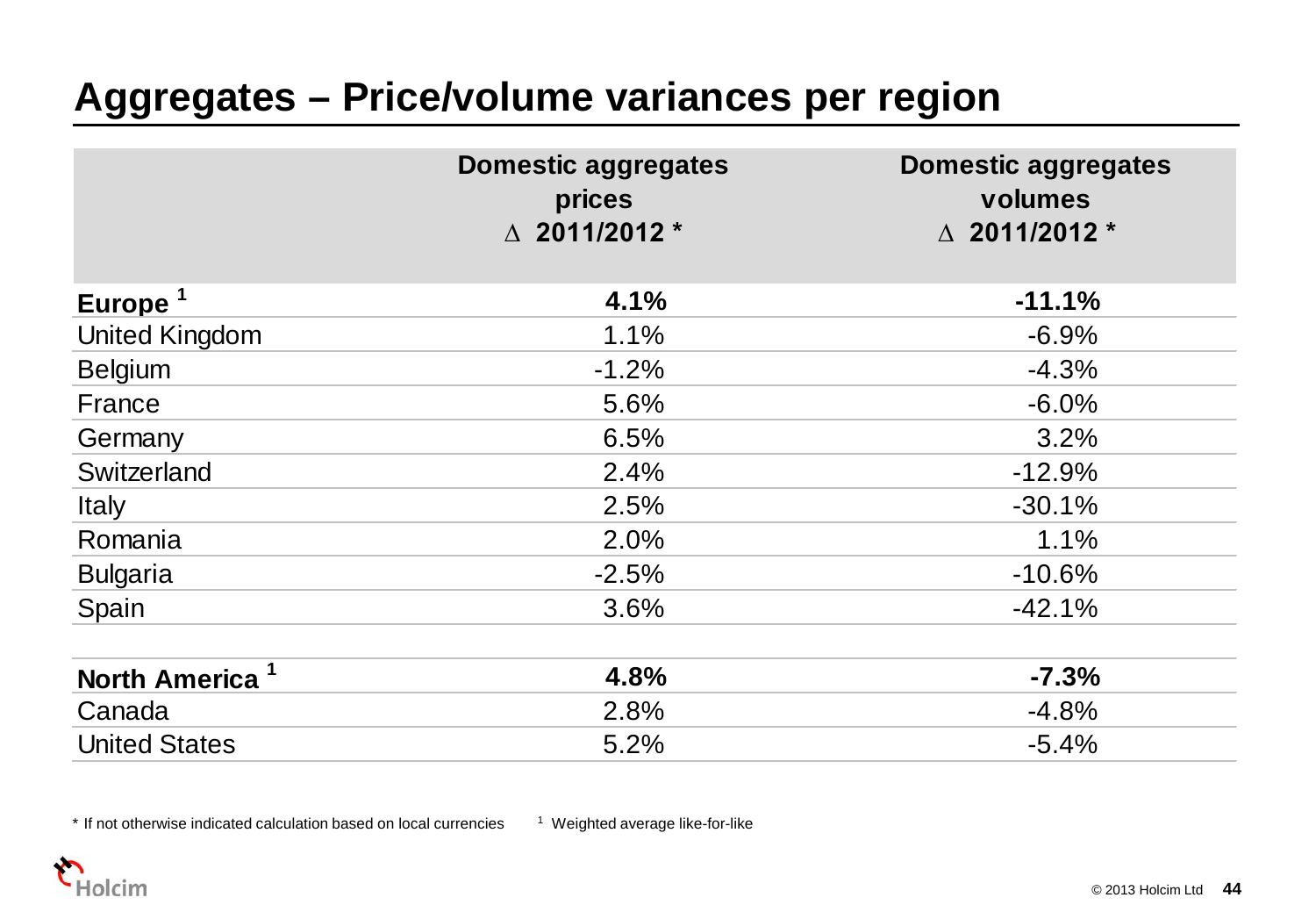|  | Contact information |
|--|---------------------|
|--|---------------------|

Corporate Communications Phone +41 58 858 87 10 Fax +41 58 858 87 19 communications@holcim.com

Investor Relations Phone +41 58 858 87 87 Fax +41 58 858 80 09 investor.relations@holcim.com www.holcim.com/investors

Mailing list: www.holcim.com/subscribe

| Event calendar   |                                                                |  |
|------------------|----------------------------------------------------------------|--|
|                  |                                                                |  |
| April 17, 2013   | General meeting for shareholders                               |  |
| April 19, 2013   | Ex date                                                        |  |
| April 24, 2013   | Payout                                                         |  |
| May 8, 2013      | First quarter results for 2013                                 |  |
| August 15, 2013  | Half-year results for 2013                                     |  |
| November 5, 2013 | Press and analyst conference third<br>quarter results for 2013 |  |

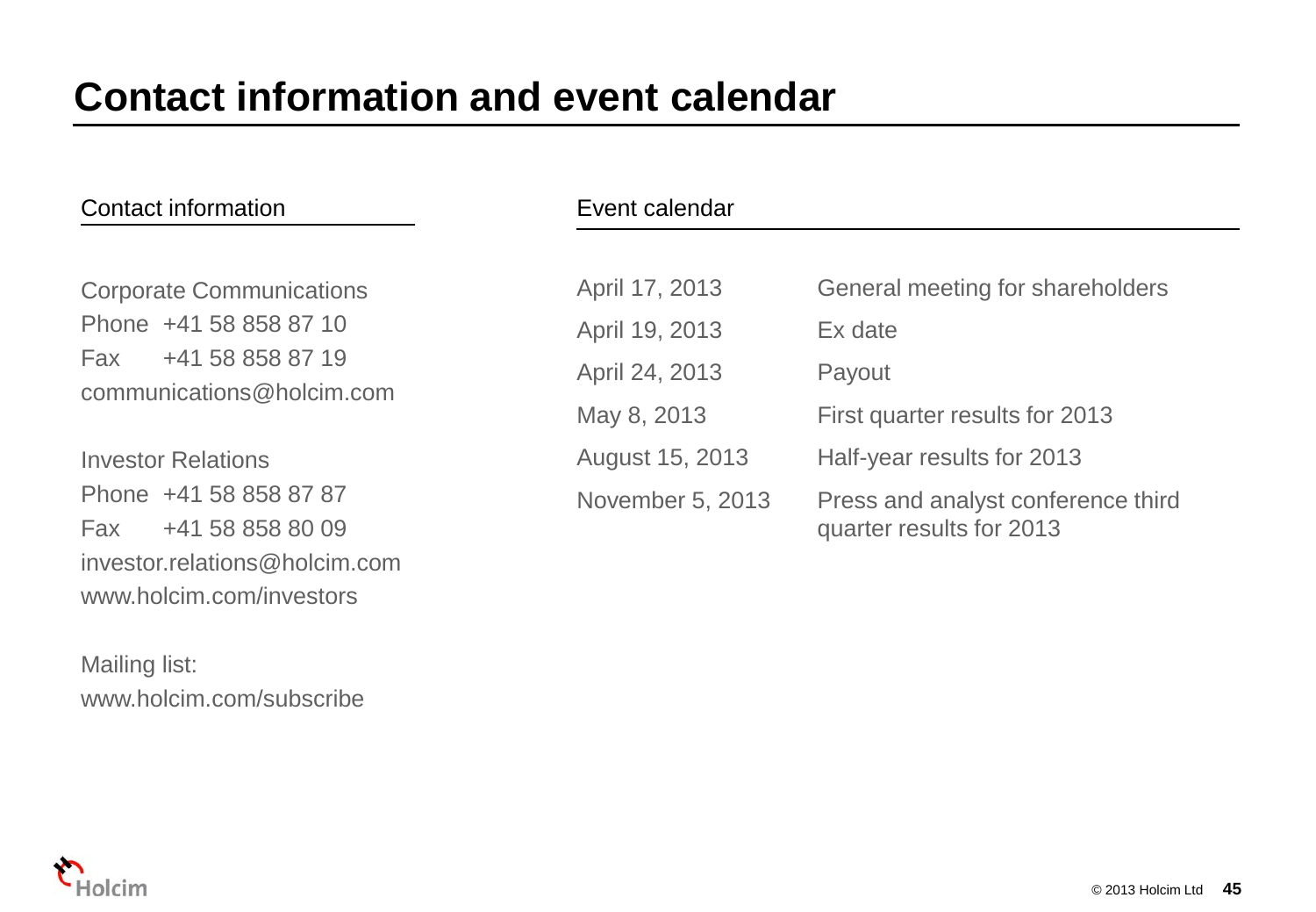Cautionary statement regarding forward-looking statements

This presentation may contain certain forward-looking statements relating to the Group's future business, development and economic performance.

Such statements may be subject to a number of risks, uncertainties and other important factors, such as but not limited to (1) competitive pressures; (2) legislative and regulatory developments; (3) global, macroeconomic and political trends; (4) fluctuations in currency exchange rates and general financial market conditions; (5) delay or inability in obtaining approvals from authorities; (6) technical developments; (7) litigation; (8) adverse publicity and news coverage, which could cause actual development and results to differ materially from the statements made in this presentation. Holcim assumes no obligation to update or alter forward-looking statements whether as a result of new information, future events or otherwise.

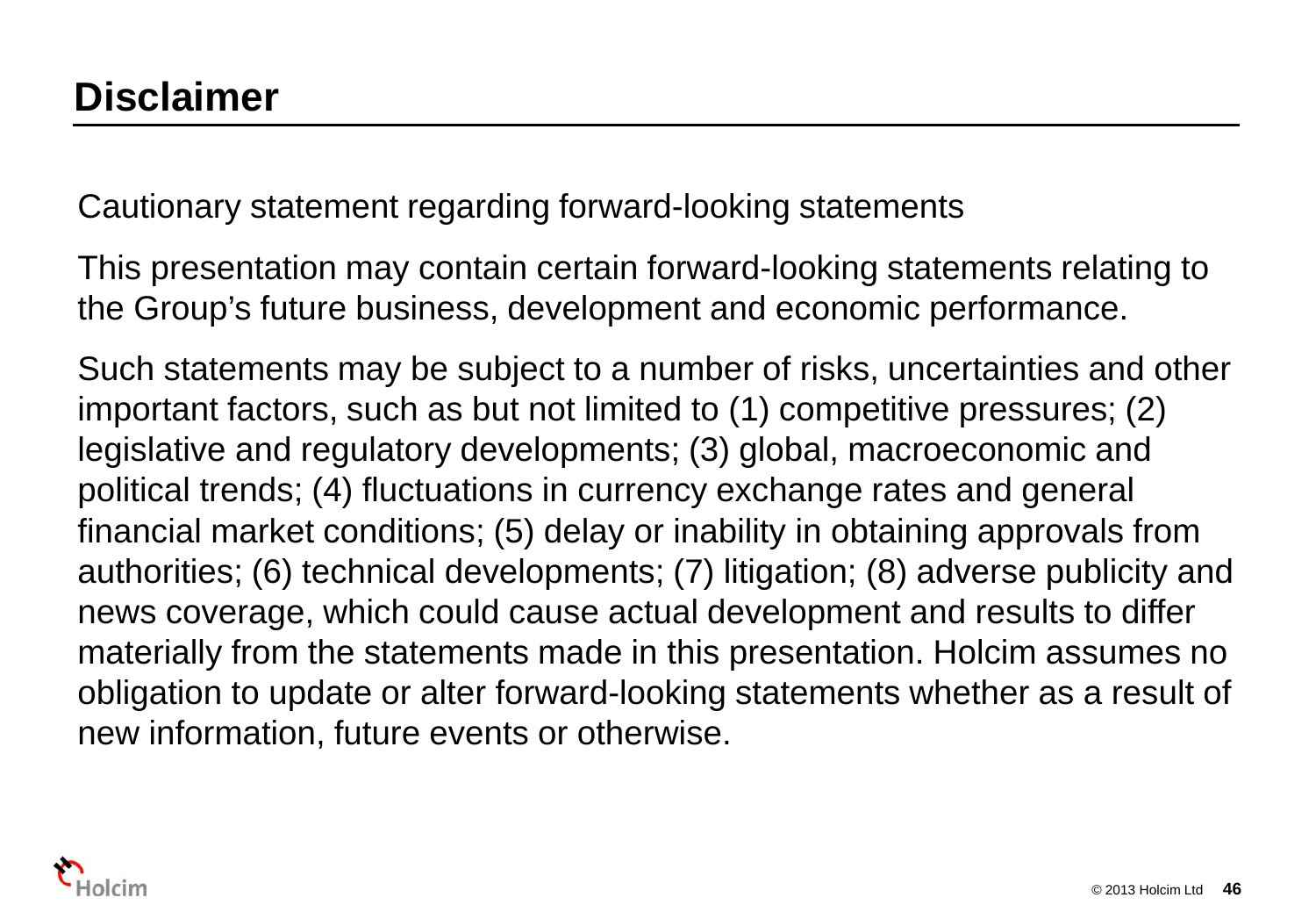### **Strength. Performance. Passion.**